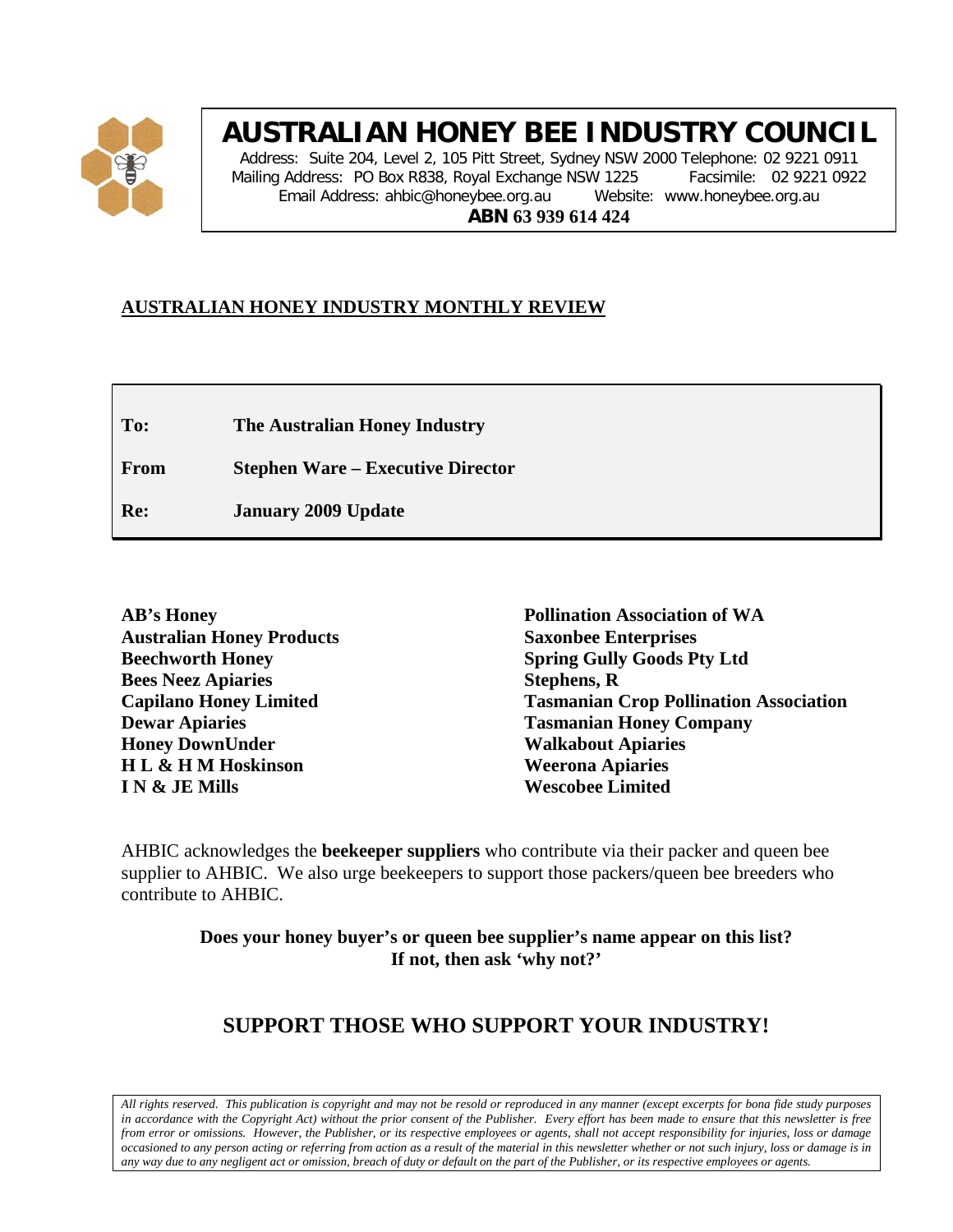# **QUEENBEE ACCESS – UNITED STATES**

We can confirm that the US will continue to accept our bees under the December 9 2008 certification requirements as previously advised. The United States of America (USA) has provided a revised health certificate to Australia to enable trade to continue, effective immediately, during the critical honeybee export season. The certificate has been amended to remove country freedom for *Apis cerana* and to require that:

Within two years prior to export to the United States, there has been no detection of Asian honeybees (*Apis cerana*) within a 100 mile (160 km) radius of the premises from which packaged and queen bees are derived, nor have the bees transited any regions affected with Asian honeybees en route to the port of embarkation.

Accordingly, honeybees can be exported to the USA provided they meet the conditions on the certificate. If you have any queries, please contact AQIS on (02) 6272 4581.

AHBIC was heavily involved in ensuring the continuation of the United States trade and I would also put on record industry thanks to Dr Penelope-Jane Linnett, A/g Principal Veterinary Officer, Non ruminant Zoo Section, Animal Biosecurity, Biosecurity Australia. It is unfortunate that members do not appreciate what industry does for them until something goes wrong. AHBIC is a representative body – ask yourself what you have contributed to the long term future of the industry. Individually, we may do well some of the time, but collectively and with a united front, we achieve so much more.

# **DULUX PAINT DEAL**

We have struck a deal with Dulux to enable apiarists to obtain a significant commercial discount on paint purchased through Dulux. Details of the arrangement are as follows:

Members will be able to purchase a range of Dulux Paints from the network of Dulux Trade Stores (only) at TRADE prices by quoting the ONE Account Number namely **89965** together with their Beekeeper's Registration Number. If you don't have a registration number you can use your vehicle registration. Additionally, Dulux/AHBIC discount cards will be distributed shortly to industry members.

A full list of Dulux Trade Stores is attached. Please note the discount is only available at Dulux trade stores. This is a great discount for industry, but only if you use it!

# **APIS CERANA INCURSION**

Well they are persistent but cannot get away from the surveillance teams. I was advised yesterday, 8 January, 2009, that foraging cerana had been found near IP18. I had decided not to issue an Advice as there was a scheduled phone hook-up for today so thought I would combine the two.

President Rodney and I participated in the phone hook-up today. The foraging bees are about 800 metres NWN from IP18. This makes it about 5km from Green Hill which was IP8&9 and about 4 km from IP10&13 near Walsh's Pyramid. They are now feeding on a sugar station but the wet weather may determine how quickly the bees can be beelined to find the nest.

There is the possibility of a cyclone forming in the Gulf of Carpentaria this weekend and the monsoon trough is currently crossing Cape York near Cooktown. If the trough comes further south then there will be the chance of heavy rain. Contingency plans are in place to collect the feeding stations, with their wet weather hats, in the event of a cyclone.

The site of IP18 had been under about 6 metres of water last wet season. So far there have been no high floods this wet season. Weather permitting; the next round of sticky mats and acaracide strips in the managed colonies will take place next week.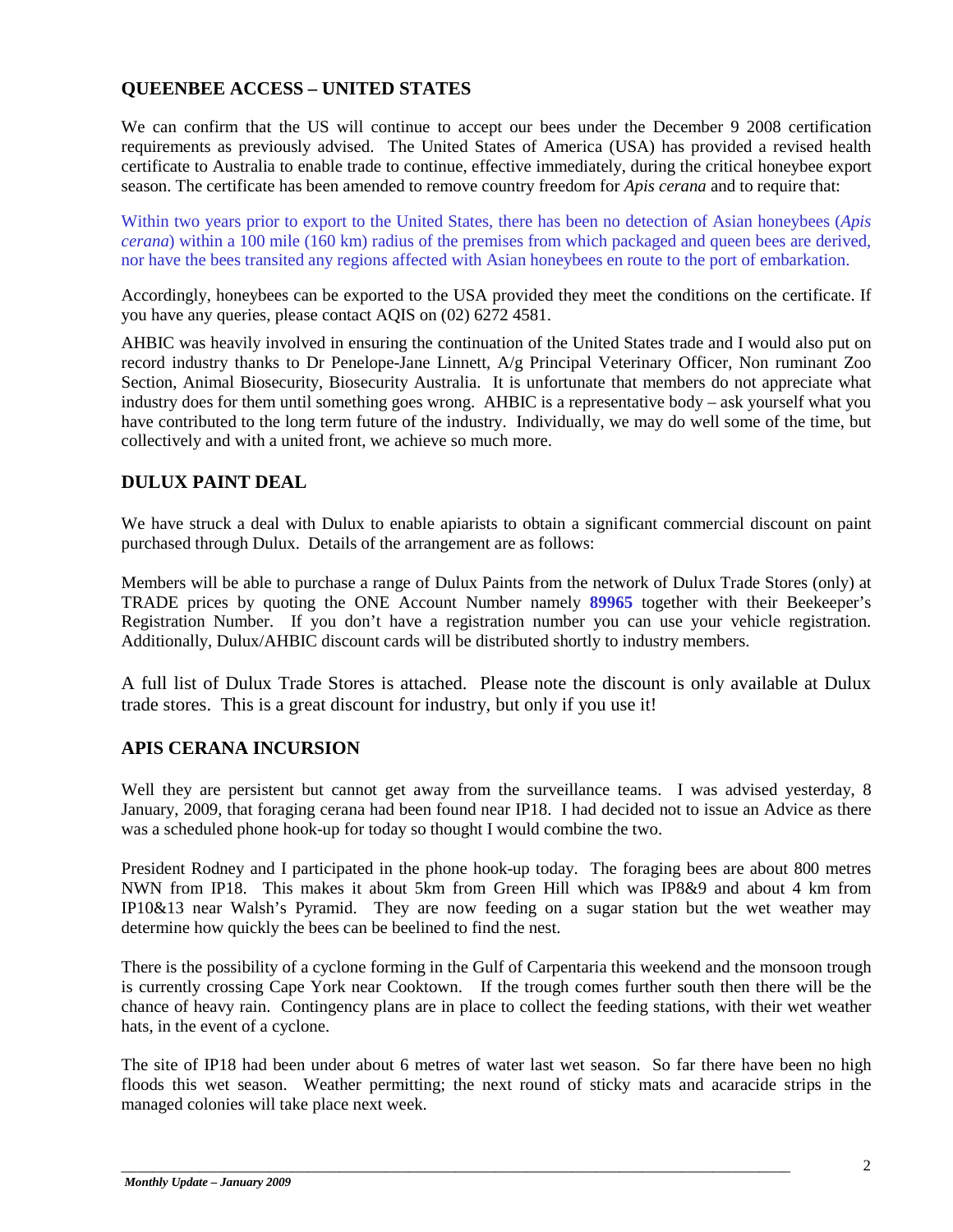The next phone hook-up is scheduled for Friday 23 January, 2009 and the next Advice is due then. However, I hope that in the intervening time I will be able to report that the nest of cerana has been found but as I said above this is very much dependant on the weather. *Trevor Weatherhead - 9 January 2009*

# **ONE BIOSECURITY**

# **The Independent Review of Australia's Quarantine and Biosecurity Arrangements – Report to the Australian Government.**

#### EXECUTIVE SUMMARY

# **Biosecurity management is a difficult and complex task**

Australia's biosecurity regime seeks, through careful management, to minimise the risk of the entry, establishment or spread of exotic pests and diseases that have the potential to cause significant harm to people, animals, plants and other aspects of Australia's unique environment.

Australia's privileged pest and disease status confers significant economic, environmental and community benefits. It assists the competitiveness of Australia's agricultural exports in global markets. Benefits to the environment also accrue through reduction in the use of chemicals to control pests and diseases and the enhancement of all Australians' quality of life. The community values freedom from pests and diseases that cut short or affect the quality of human life in many other countries.

The task of managing Australia's complex biosecurity regime has never been easy. In recent years, it has become even more challenging, principally for the following reasons:

- globalisation, which is integrating the world economy and increasing the volume and range of products traded internationally;
- population spread into new habitats and increasingly intensive agriculture, which increases the risk of zoonoses (that is, animal diseases capable of transmission to human populations) and complicates the ability to contain, and increases the impact of, a pest or disease incursion;
- growth in tourism, passenger and cargo movements, which increases the risks of exotic pest and disease incursions despite the best efforts of border security;
- the potential risk of agri-terrorism involving animal rights extremists or political terrorist organisations;
- increasing global movements of genetic material as farmers endeavour to increase productivity, which places particular demands on pre- and post border biosecurity services;
- climate change, which adds to the spread of pests and diseases (expanding range or habitats, changing migratory bird patterns, and weather events supporting the spread of disease vectors);
- an emerging shortage of highly qualified plant and animal pest and disease professionals—partly associated with 'baby boomer' retirements and partly the result of competing career alternatives;
- physical constraints for border interception activities, especially at major passenger airports; and
- financial constraints, as governments allocate scarce revenue among many competing demands.

In recent years, biosecurity events have received prominence in the media as never before, often for the wrong reasons:

- the 2001 outbreak of foot and mouth disease in the United Kingdom, accompanied by graphic television footage of burning pyres of livestock carcases;
- the outbreak of bovine spongiform encephalopathy (BSE) in Europe and North America, a major animal disease, which has resulted in a number of human deaths and disrupted trade;
- the emergence of a highly pathogenic zoonotic disease in poultry flocks—the H5N1 strain of avian influenza—which gave rise to concerns of pandemic risks for humans;
- the outbreak in Australia of equine influenza, which led to widespread disruptions to horse movements, thoroughbred racing and recreational equestrian events—a necessary part of what proved to be a successful, if costly, eradication campaign;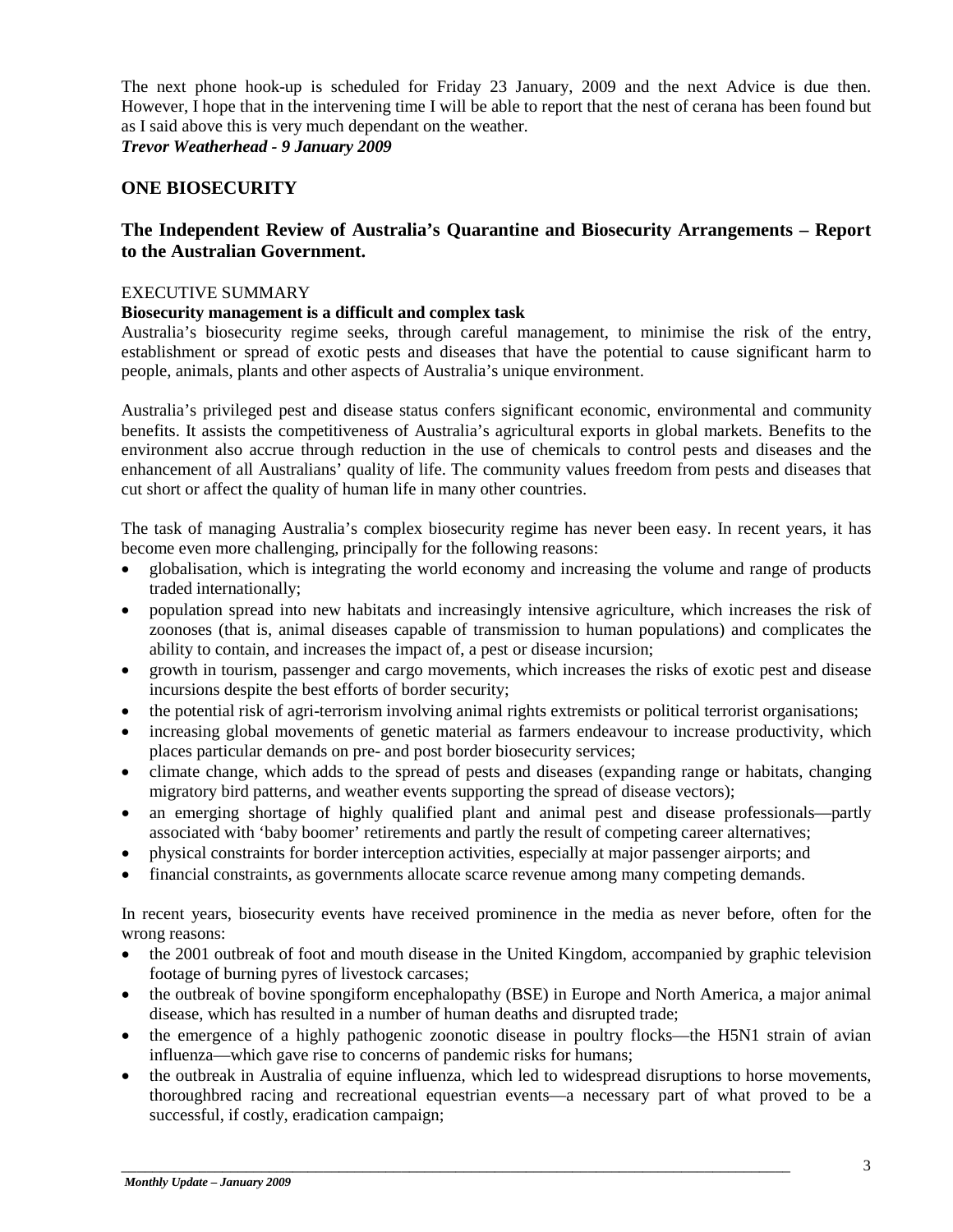- incursions, some of which have been eradicated, of several exotic pests and diseases into Australia, such as European house borer, tramp ants, sugar cane smut, grapevine leaf rust, citrus canker, Khapra beetle, and currant-lettuce aphid; and
- controversial and at times heated exchanges, before Parliamentary Committees, in the media, in the courts, and before the World Trade Organization, involving the potential import of products such as pigmeat, apples, prawns and prawn products, bananas, salmon and chicken meat.

Against this background, the decision to commission a comprehensive review of Australia's quarantine and biosecurity systems has been timely, the previous such review (undertaken by the Nairn Committee) having reported in 1996.

#### RECOMMENDATIONS

## **Extending the Commonwealth's reach**

**1** The Commonwealth's biosecurity legislation should provide that authority given by the Commonwealth to import goods into Australia also authorises the goods to be imported into a state or territory on the same conditions (if any). It should provide that this authority operates to the exclusion of any state or territory law that imposes biosecurity regulation on the direct, or indirect via another state or territory, import of the goods into the state or territory.

**2** The biosecurity legislation should provide necessary legislative authority for a comprehensive system of tracing imported goods, including from their production or manufacture, through Australia's Biosecurity border and into the community, to ensure that, among other things, the Commonwealth is able to enforce any biosecurity conditions imposed on the goods. The specifics, including priorities for application to products or classes of product, should be developed in consultation with relevant stakeholders. Authorised officers should be provided with comprehensive and consistent investigative, enforcement and prosecutorial powers.

**3** As part of this extended reach, the Commonwealth should increase its resources to support the monitoring, surveillance, investigation and, where appropriate, prosecutions associated with post-border Biosecurity detections (see also Recommendation 74).

**4** The Commonwealth should extend its legislative reach to cover the field with respect to international and domestic ballast water regulation.

**5** In relation to biofouling, the Commonwealth's legislative reach should be restricted to international vessels arriving in Australia, with the states and territories retaining responsibility for domestic biofouling requirements. The Commonwealth should promote the development of an international convention covering biofouling through the International Maritime Organization.

**6** The biosecurity legislation should continue to provide for national powers to deal with biosecurity emergencies. However, the powers should not be limited to quarantinable pests and diseases and associated measures and emergencies. They should clearly extend to biosecurity measures generally and biosecurity emergencies supported by the Commonwealth's constitutional reach. The opportunity should be taken to rationalise and simplify the existing powers, including by providing that they may be invoked or exercised by the Minister rather than the Governor-General.

**7** The biosecurity legislation should provide the Commonwealth with the capacity to override a specified law of a state or territory that imposes biosecurity controls on the use, movement, treatment or disposal of domestic goods imported into the state or territory from another state

or territory. This capacity should only be available where the National Biosecurity Commission has determined that the biosecurity controls:

**a)** are not justified by an examination and evaluation of available scientific information; or

**b)** are more trade restrictive than required and so constitute a disguised restriction on interstate trade and commerce in domestic product(s).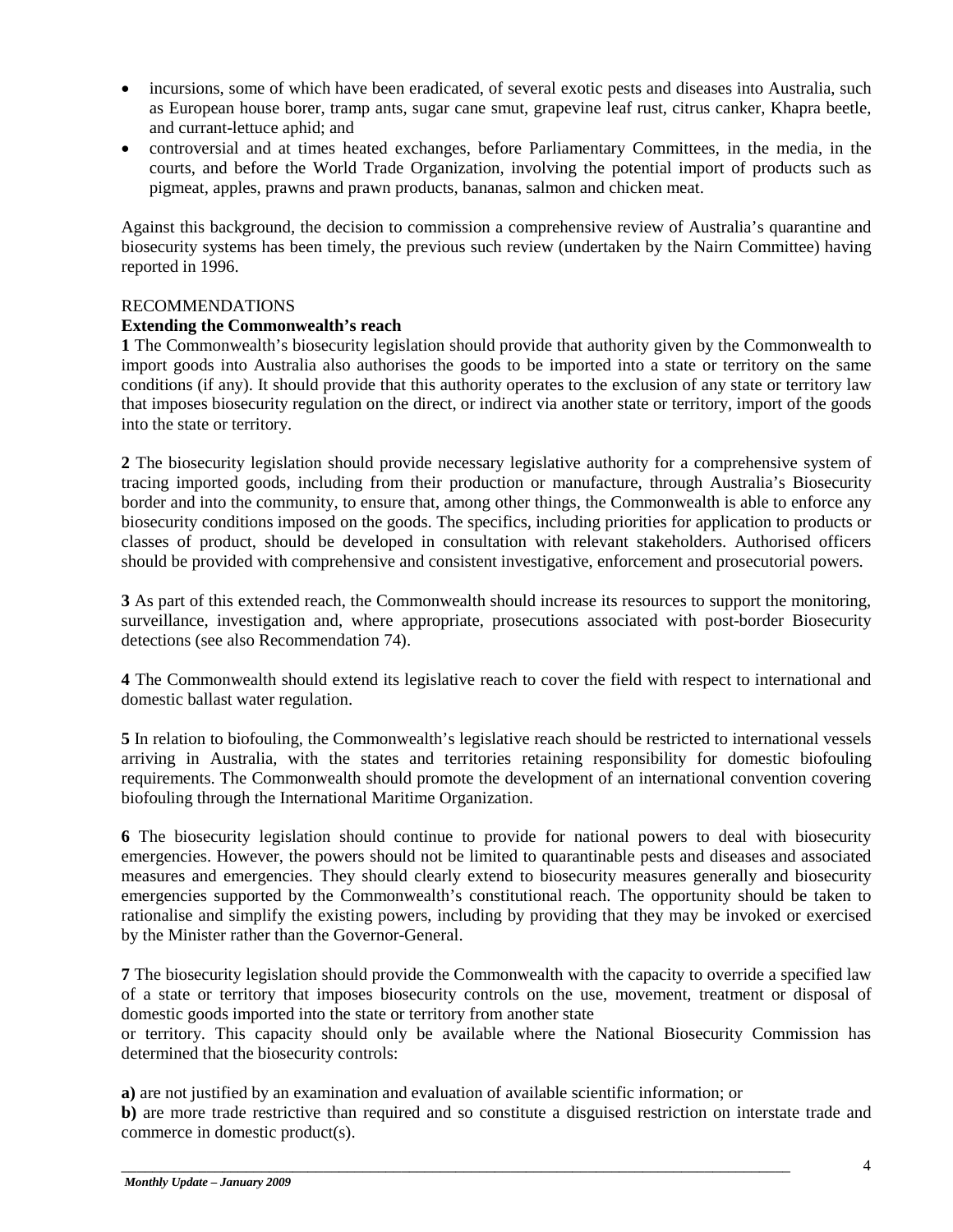**8** The National Biosecurity Commission may only assess and make such a determination in relation to a biosecurity control under a state or territory law if an application for such an assessment and determination has been made by the relevant Commonwealth or state or territory Minister.

## **A national biosecurity agreement**

**9** A National Agreement on Biosecurity, to underpin a partnership approach between the Commonwealth and the states and territories on biosecurity, should provide for:

**a)** the Commonwealth to consult with the states and territories on the Appropriate Level of Protection and Biosecurity Import Risk Analysis Guidelines and priorities for considering market access requests;

**b)** the Commonwealth to consult with the states and territories on the appointment of members of the National Biosecurity Commission (other than the Director of Biosecurity);

**c)** emergency response policy and arrangements, including the circumstances in which the Commonwealth would utilise its national emergency management powers;

**d)** the steps preceding the Commonwealth's use of its legislative authority to override inappropriate state and territory controls on interstate trade in domestic products;

**e)** joint decisions on national priorities for investment by jurisdictions, including in monitoring and surveillance (including identifying national priority exotic pests and diseases for Commonwealth investment), research and development and biosecurity infrastructure; and

**f)** full and automatic information sharing between jurisdictions (in a manner consistent with obligations under the *Privacy Act 1988)*, including information collected through pre-border intelligence activities, border controls (such as interception data) and information gathered through monitoring and surveillance programs (see Recommendation 54).

**10** The National Agreement on Biosecurity should replace existing intergovernmental agreements such as the *Memorandum of Understanding on Animal and Plant Quarantine Measures* and the *Intergovernmental Agreement on AusBIOSEC.*

**11** The aim should be to develop the Biosecurity Act (see Recommendation 43) and negotiate the National Agreement on Biosecurity within two years. While agreement with the states and territories is highly desirable, the Commonwealth should reserve the right to proceed with the Panel's recommendations unilaterally, or with a limited number of participating states and territories, if agreement is not forthcoming within that timeframe.

# **Independent science-based decision making**

**12** The biosecurity legislation should provide that Biosecurity Import Policy Determinations should be made by an expert and independent National Biosecurity Commission. The Commission's functions, basis of appointment and decision making rules should be specified under the biosecurity legislation. Its functions should include providing expert advice to the National Biosecurity Authority (see Recommendation 16) and the Government on biosecurity matters more generally.

**13** The Commission should include members with expertise in natural sciences related to risks of pests and diseases in plants, animals and humans, risk assessment and management, ecology, agricultural and food production and economic assessments. The Commission should comprise no fewer than seven and no more than nine members, including the head of the National Biosecurity Authority.

**14** More training should be provided to biosecurity officials on principles of proper decision making and the types of conduct that may amount to offences against them or breaches of the Australian Public Service Code of Conduct.

**15** The biosecurity legislation should create a targeted offence of assaulting, resisting, molesting, obstructing, intimidating or interfering with officers in the performance of their duties, analogous to that in the *Customs Act 1901* and the *Civil Aviation Act 1988*.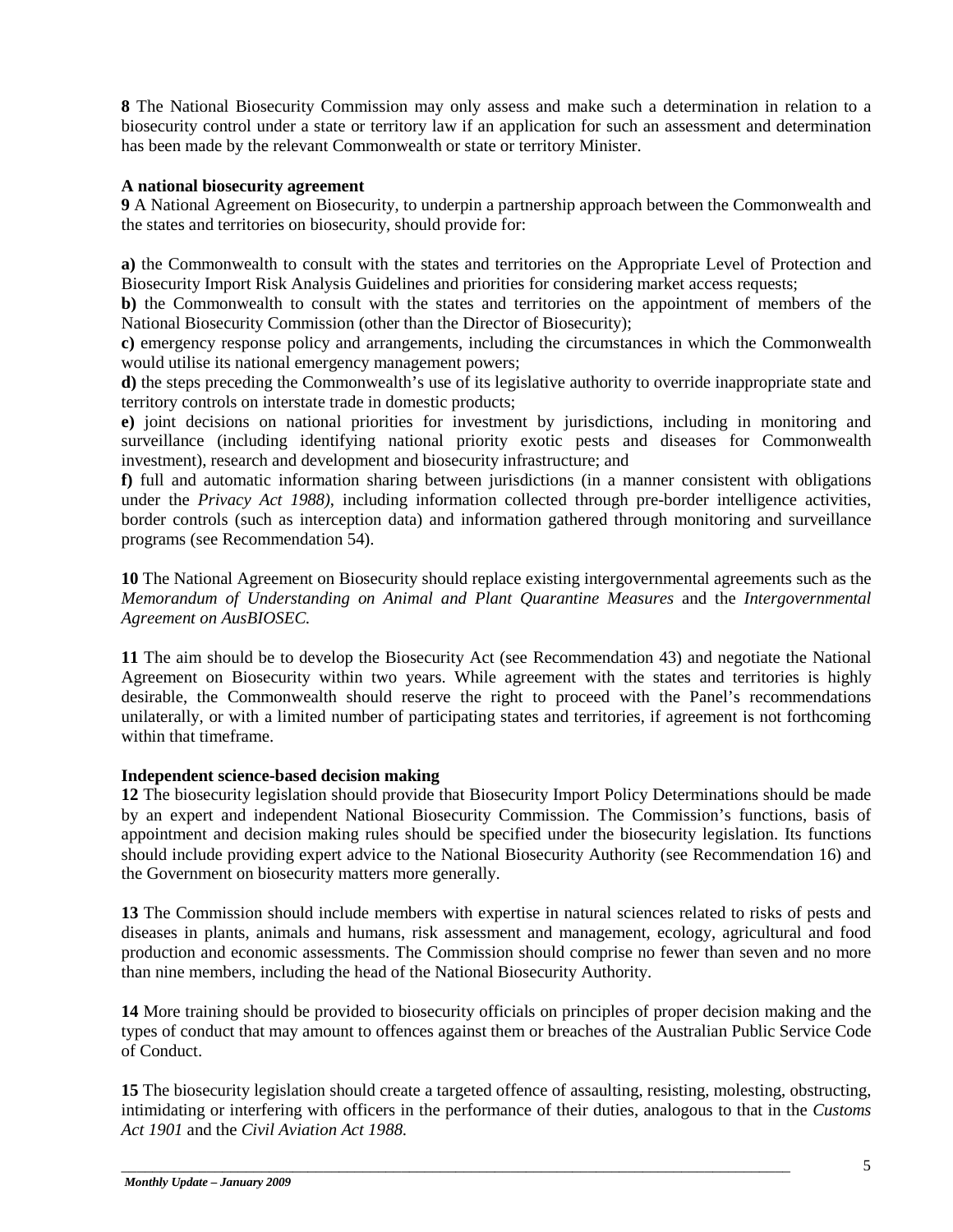#### **National Biosecurity Authority**

**16** The primary biosecurity functions currently within AQIS, Biosecurity Australia and Product Integrity, Animal and Plant Health Division should be brought together in a statutory authority—the National Biosecurity Authority. The National Biosecurity Authority should be an independent authority under the *Financial Management and Accountability Act 1997* with the head of the Authority having the personnel and management powers and obligations of a Secretary under that Act. Its functions should include protecting Australia's biosecurity status in accordance with Australia's treaty obligations and Appropriate Level of Protection, as well as providing secretariat, research and administrative support to the National Biosecurity Commission in the conduct of its functions. The head of the Authority should be referred to as the Director of Biosecurity.

**17** An eminent Australian should be appointed as the part-time Chair of the National Biosecurity Commission, with the Director of Biosecurity being an *ex-officio* member of the Commission.

**18** The biosecurity legislation should expressly provide that the National Biosecurity Commission, and officers and other authorised personnel performing National Biosecurity Commission functions, are not subject to direction by the Government in performing their duties in relation to Biosecurity Import Policy Determinations. The legislation should also prevent the Government directing the Director of Biosecurity or his/her delegate, in relation to an import permit decision.

**19** The export inspection and certification functions of AQIS should be transferred to the National Biosecurity Authority, but trade facilitation should remain a role of the Department, with technical expertise provided by the Authority as needed.

**20** The Commonwealth should establish within the Department of Agriculture, Fisheries and Forestry, a statutory office of the Inspector General of Biosecurity that will audit and report on the performance of the National Biosecurity Authority. The legislation should provide that the holder of this office have appropriate skills in relevant scientific and auditing or systems assessment disciplines. The appointment should be made by the Minister for a five year term and there should not be limitations on the appointment of persons on the grounds that they have been previously employed in the Australian Public Service or otherwise by the Australian Government.

**21** The functions of the Inspector General of Biosecurity should subsume those recommended by Commissioner Callinan for the Inspector General of Horse Importation.

**22** The biosecurity legislation should require that the Commonwealth obtain the support of any five of the states and territories before it can appoint the Chair and members of the National Biosecurity Commission, other than the Director of Biosecurity.

#### **Sharing responsibility**

**23** A Biosecurity Advisory Council (replacing the Quarantine and Exports Advisory Council) should:

**a)** be established to provide strategic and policy advice on biosecurity issues to the Minister, to the National Biosecurity Commission and to the Director of Biosecurity; and

**b)** consist of non-representative members with a broad range of skills in biosecurity and related disciplines drawn from the Commonwealth and state and territory governments, business, academia and nongovernment organisations.

**24** Commodity and/or sector based Industry Consultative Committees should continue to discuss operational biosecurity issues including the delivery of services and cost recovery for those services.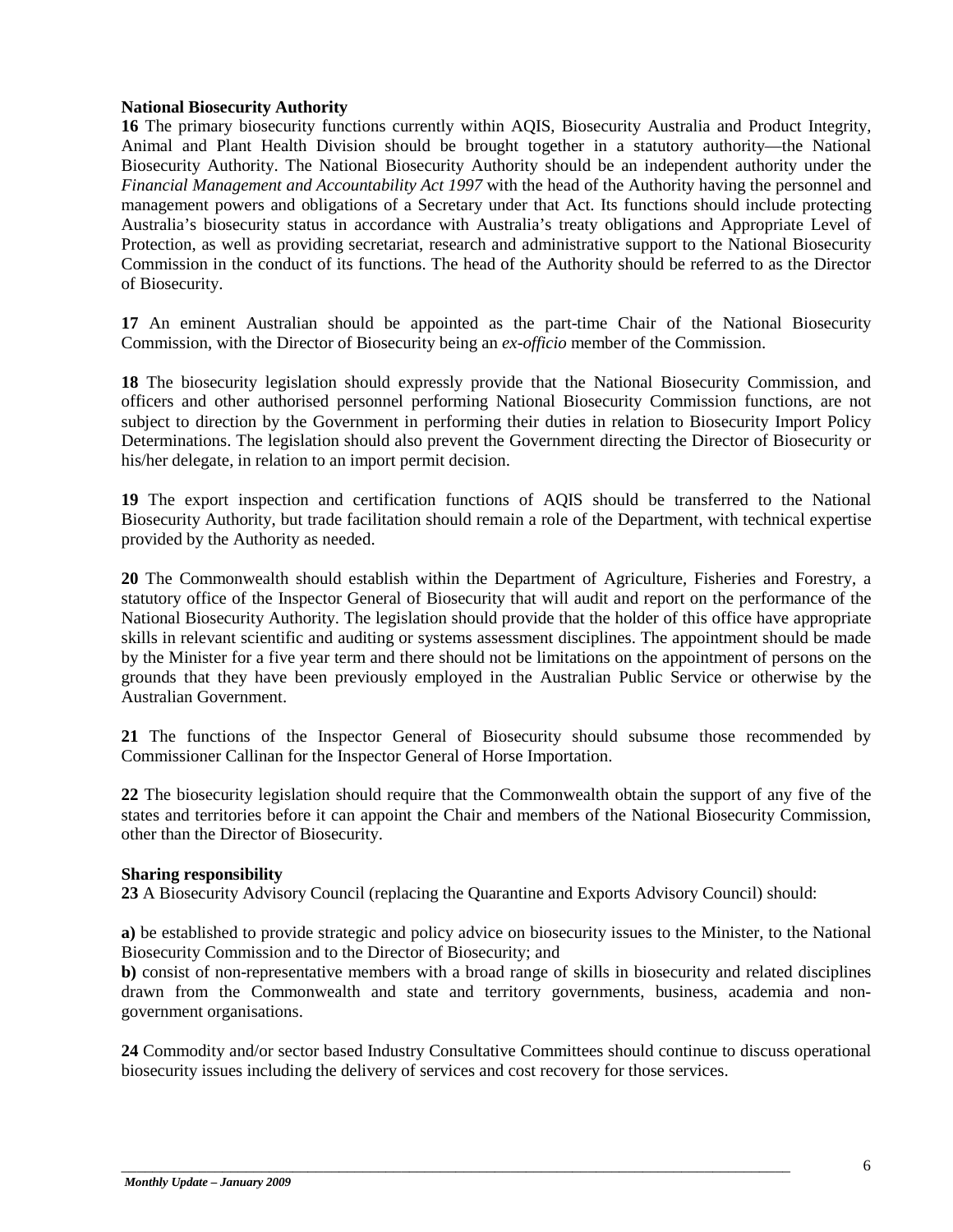**25** All animal, plant and aquatic industries should commit to sharing the responsibility and costs of pest and disease response actions, with those who are not signatories to the relevant cost sharing agreement meeting their share of a response, possibly by way of levy to recover costs.

**26** The membership of Animal Health Australia and Plant Health Australia should be broadened to encompass environmental pest and disease issues including those affecting the aquatic and terrestrial environments.

**27** To enhance biosecurity planning:

**a)** where Industry Biosecurity Plans already exist, there should be strong encouragement for their implementation at an individual business level;

**b)** industries or sectors that are vulnerable but not covered by Biosecurity Plans (for example, the aquatic wildcatch and aquaculture industries), should be encouraged to develop a Biosecurity Plan; and

**c)** governments should work with managers of land for conservation purposes to ensure that they have appropriate biosecurity plans and practices.

**28** There should be:

**a**) greater consistency in the administration, auditing, and response to non-compliance of co-regulators;

**b)** reduced regulatory burdens for businesses that maintain an excellent track record of compliance with coregulatory agreements; and

**c)** wider adoption of co-regulatory arrangements.

**29** To enhance communications effectiveness:

**a)** messages promoting Australia's biosecurity should cover the biosecurity continuum;

**b)** new communication options, including those available on the Internet, should be employed by the National Biosecurity Authority; and

**c)** particular efforts should be made in collaboration with the states and territories, local governments, community and business groups to inform peri-urban farmers, including from non-English speaking backgrounds, of Australia's biosecurity policies and to engage them in monitoring, surveillance and response strategies.

**30** The National Biosecurity Authority should develop education and awareness programs for:

**a)**all importers regarding their obligations to meet Australia's import requirements; and

**b**) the competent inspection and certifying agencies in the exporting countries to ensure that they meet Australia's import requirements.

#### **Australia's Appropriate Level of Protection and its implementation**

**31** The biosecurity legislation should:

**a)** define the concept of 'biosecurity risk' in a manner analogous to, but broader than, section 5D of the *Quarantine Act 1908*;

**b)** provide that the basis for a decision whether to authorise, under the legislation, an import of goods should be that the level of biosecurity risk associated with the import is acceptably low;

**c)** provide that the Minister may determine what level of biosecurity risk is acceptably low (that is, Australia's Appropriate Level of Protection), and may make Guidelines for Biosecurity Import Risk Analyses, Biosecurity Import Policy Determinations and import permit decisions. The determination and Guidelines should be legislative instruments for the purposes of the *Legislative Instruments Act 2003*, and should not be disallowable; and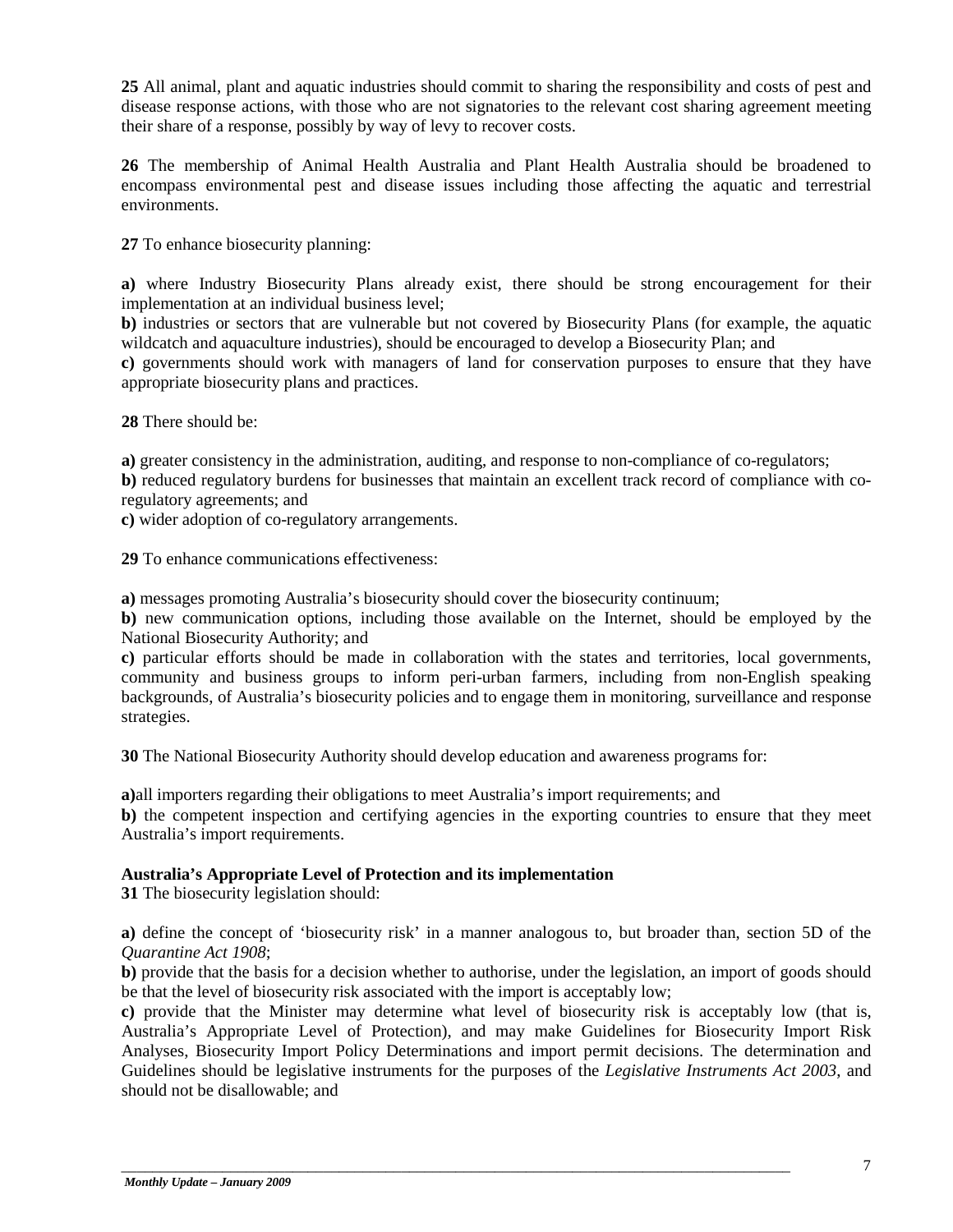**d)** require that decision makers under the legislation (the National Biosecurity Commission in relation to Biosecurity Import Policy Determinations and the Director of Biosecurity in making import permit decisions) should be required to apply the Determination, and act in accordance with the Guidelines.

**32** The Guidelines should:

**a)** include a clear statement of the approach to be taken to the economic assessment of potential biosecurity threats including the appropriate use of formal economic analysis; and

**b)** require estimation of net rather than gross costs, allowing for best practice management methods, substitution to alternative crops or husbandry techniques.

**33** The National Biosecurity Commission should:

**a)** include high level economic skills (see Recommendation 13); and

**b)** develop a close working relationship with the Productivity Commission, the Australian Bureau of Agricultural and Resource Economics or other suitable agencies.

**34** The Eminent Scientists Group should be expanded to include an economist.

**35** The:

**a)** Guidelines should include a requirement for the assessment of any relevant regional differences in biosecurity status and risk;

**b)** states and territories should be consulted on the terms of this requirement before it is included in the Guidelines; and

**c)** Commonwealth and the states and territories should develop a protocol on the collection and timely provision of the scientific evidence necessary to demonstrate biosecurity threat status to support both the Biosecurity Import Risk Analysis process and improved access to export markets for Australian products.

**36** The biosecurity legislation should provide:

**a)** that when an import permit application is made for which a relevant Biosecurity Import Policy Determination exists, the Director of Biosecurity should have primary regard to that Determination in deciding whether to grant the permit, unless the Director has reason to believe that granting the permit would lead to a biosecurity risk that is not acceptably low. If the Director of Biosecurity denies an import permit on these grounds he/she must immediately inform the National Biosecurity Commission of the reasons; and **b)** that the Director of Biosecurity have two options for dealing with market access and import permit

applications for which there is no specific Biosecurity Import Policy Determination already in place:

- o if the Director is satisfied that the biosecurity risk involved is acceptably low, he/she should authorise importation, with or without conditions; and
- o if the Director is not satisfied that the biosecurity risk would be, or could be through imposing conditions, acceptably low, he/she should not grant a permit and should not provide market access, until the National Biosecurity Commission has made a Biosecurity Import Policy Determination following a Biosecurity Import Risk Analysis.

**37** The biosecurity legislation should provide:

**a)** for three broad Biosecurity Import Risk Analysis processes—the existing standard and expanded Import Risk Analyses and a new process under which a greater obligation to prepare detailed information about relevant biosecurity risks would be placed on the proponent / applicant;

**b)** that, in conducting a Biosecurity Import Risk Analysis, the National Biosecurity Commission should have the power to compel the production of any relevant documents, the power to require relevant evidence to be given to it under oath and to hold public hearings;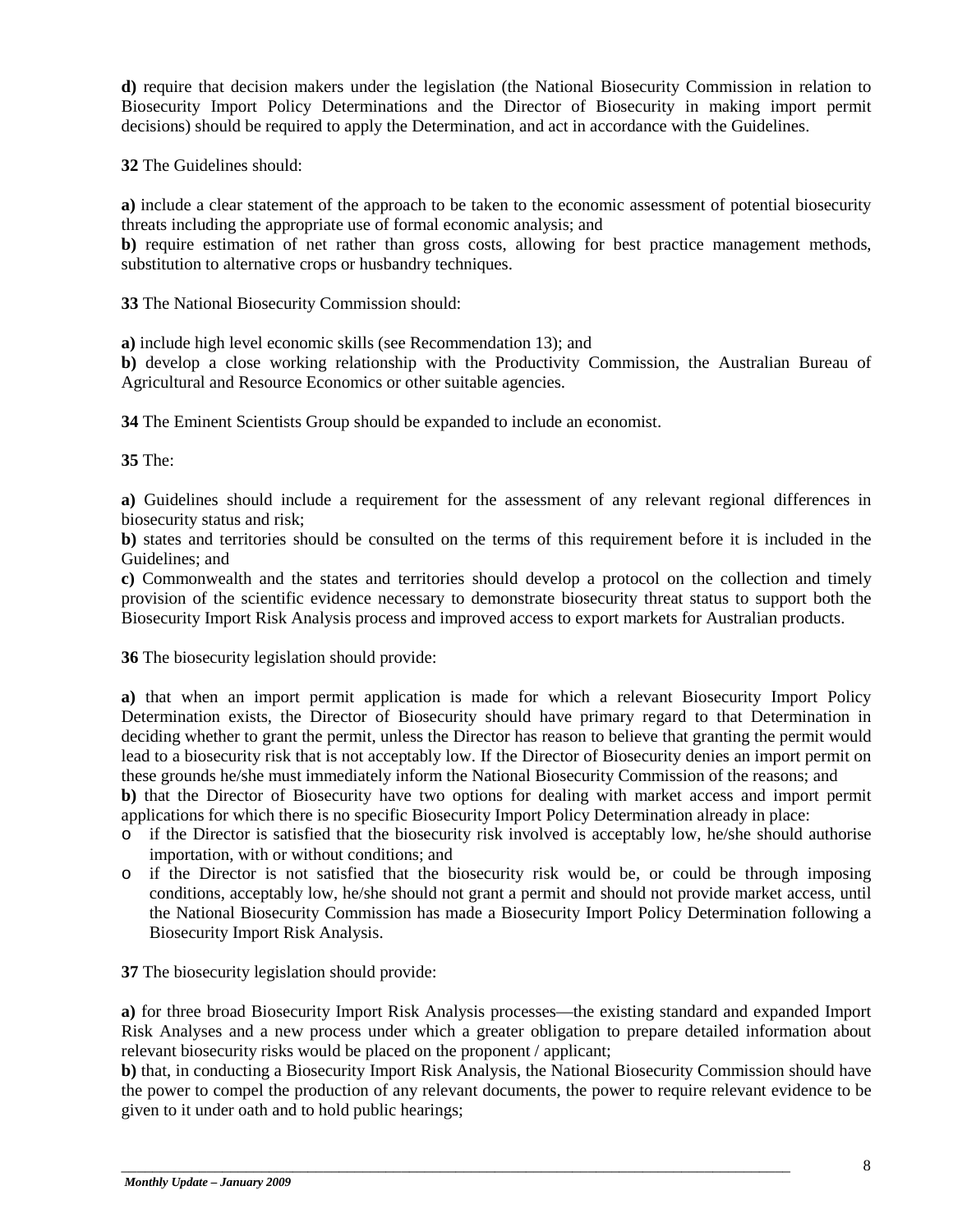**c)** that in deciding priorities for Biosecurity Import Risk Analyses, the National Biosecurity Commission should consult with relevant Australian Government agencies, including the departments having responsibility for agriculture, health, environment and foreign affairs and trade, with the states and territories and with other appropriate stakeholders relevant to import access proposals; and

**d)** the Minister with the power to direct the National Biosecurity Commission to commence a Biosecurity Import Risk Analysis, with such a direction to be tabled in Parliament. **38** The:

**a)** Import Risk Analysis Appeals Panel should cease to exist as the review mechanism for determining whether a Biosecurity Import Risk Analysis has followed due process;

**b)** Biosecurity Import Policy Determination should be a non-reviewable instrument;

**c)** Eminent Scientists Group should be empowered to co-opt one or more Associate Members; and

**d)** Eminent Scientists Group should be appointed by the Minister after consultation with the states and territories.

**39** Merits review of import permit decisions should only be available where the Director of Biosecurity has made a decision to refuse to issue an import permit on the grounds that to do so would not be consistent with a Biosecurity Import Policy Determination. In addition, access to merits review should be subject to the following requirements:

**a)** standing should be limited to the applicant for the permit;

**b)** provisions should be established to guard against vexatious appeals; and

**c)** there should be strict timeframes around the lodgement of appeals.

**40** The National Biosecurity Commission should:

**a)** provide stakeholders with advance notice of the release of draft Biosecurity Import Risk Analyses and issues papers to allow sufficient time to prepare responses; and

**b)** include a draft Biosecurity Import Policy Determination with the draft Biosecurity Import Risk Analysis when it is released for public comment.

**41** A memorandum of understanding should be developed between the National Biosecurity Commission and the Department of Health and Ageing to cover human health aspects of Biosecurity Import Risk Analyses.

**42** The National Biosecurity Commission should have the professional capacity to assess risks to the environment and human health in a Biosecurity Import Risk Analysis to the same quality as agricultural assessments.

# **Legislation**

**43** A new Biosecurity Act should be drafted to replace the *Quarantine Act 1908* giving effect to the Panel's legislative recommendations, drawing on a much broader set of the Commonwealth's Constitutional powers and providing for modern and effective management of biosecurity risks.

#### **Balancing risk and return**

**44** The balance and level of biosecurity resources across the continuum should be determined by a consistent analysis of risks and returns across programs. The level and allocation of resources should be comprehensively reviewed against risk-return profiles at least every five years.

**45** The National Biosecurity Authority, in consultation with relevant stakeholders and the Biosecurity Advisory Council, should develop a list of national priority exotic pests and diseases, with their respective pathways, on the basis of the likelihood of incursion and the consequences for businesses, human health and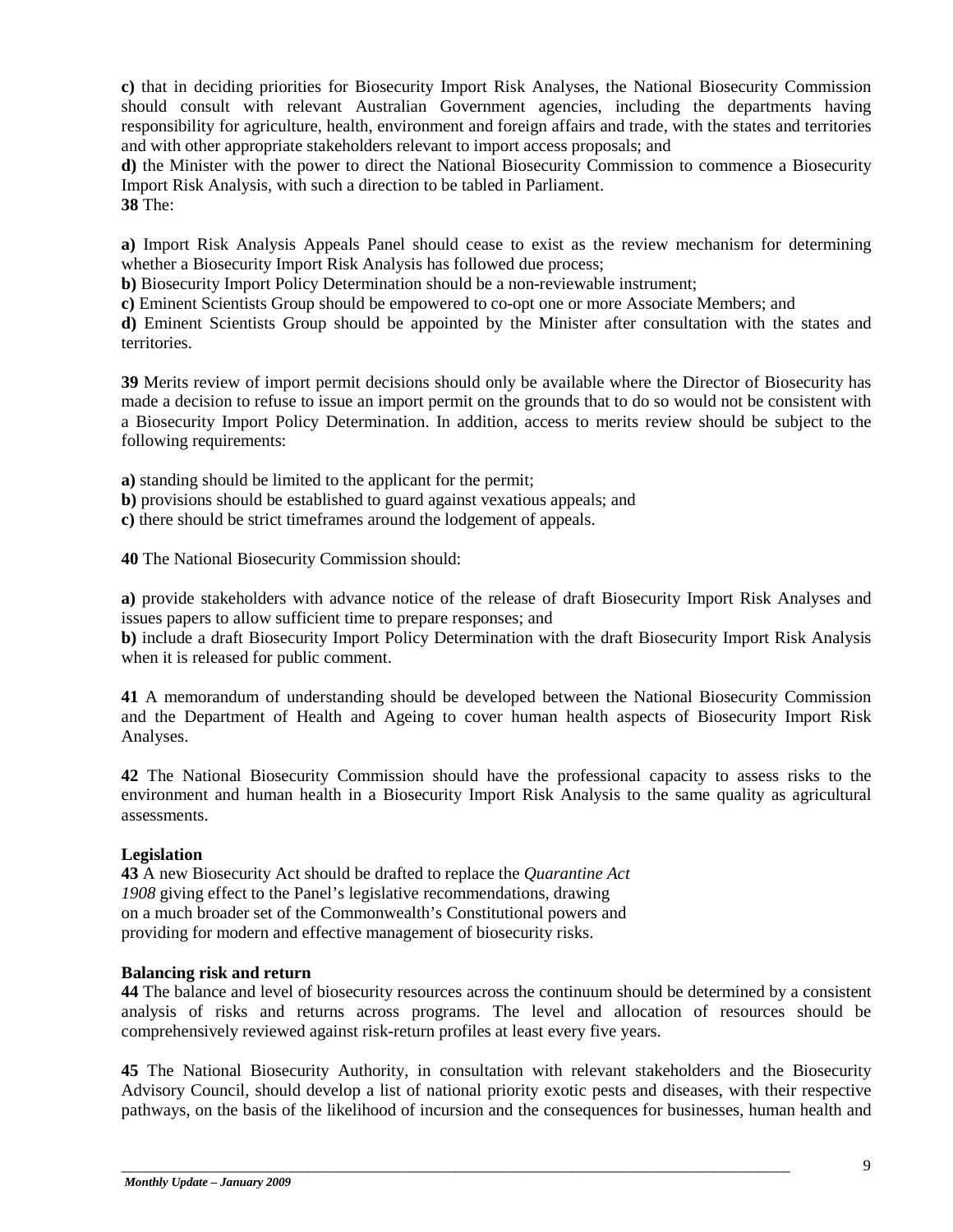the environment. This list should be used to prioritise the review and development of comprehensive biosecurity risk management plans across the biosecurity continuum.

**46** A new memorandum of understanding should be developed between the Department of Health and Ageing and the National Biosecurity Authority on delivery of human biosecurity services at the border, including clear operational guidelines for the Authority and procedures for validating health biosecurity measures, training and competency of inspection staff, resources, data collection, reporting and communication.

**47** The Authority should enter into compliance agreements to recognise formally the food safety management systems of importing businesses. These arrangements should provide for a power of audit, inspection, suspension or removal of approvals, and penalties where appropriate for breaches.

**48** The National Biosecurity Authority should be empowered to require in specific circumstances, as a condition of entry to the Australian market, that importers provide certification by the exporting country's competent government authorities that Australian food safety standards are met.

**49** The National Biosecurity Authority should work with other countries and the states and territories to share pest and disease intelligence and consider working together with trading partner countries on issues such as regionalisation and compartmentalisation assessments and systems assurance.

**50** The National Biosecurity Authority should establish an intelligence gathering and assessments group to monitor animal and plant pest and disease status internationally, with a particular focus on the region and our trading partners.

**51** To improve the management of biosecurity risks, a sample sufficient to identify risks and risk pathways should be collected and analysed from cases where imported goods have been rejected because of suspicion of an exotic pest or disease. This should be done at the public expense.

**52** The National Biosecurity Authority should undertake a continuing program of analysis of risk pathways using data collected from pre-border intelligence and border inspections at control points along the continuum. The results of this analysis should be used to update risk management strategies and measures.

**53** The National Biosecurity Authority should develop and maintain, in consultation with the states and territories and business organisations, a comprehensive post-border monitoring and surveillance program for national priority exotic pests and diseases, which should include:

**a)** an enhanced Northern Australia Quarantine Strategy that extends beyond the current 20km zone to provide coverage for at-risk areas around international airports, seaports and vulnerable areas of Australia's coastline;

**b)** existing and additional port surveillance activities;

**c)** the Commonwealth's responsibility for investigating suspected post-border detections of pests and diseases in imports;

**d)** strategic surveillance to support Australia's pest and disease free export claims and the conduct of Biosecurity Import Risk Analyses;

**e)** national priority marine pests and diseases to support the Commonwealth's expanded role in relation to managing risks associated with ballast water; and

**f)** the current National Sentinel Hive Program and its eventual replacement with a more comprehensive approach based on an assessment of risks.

**54** The information and analysis obtained from pre-border, border and post-border biosecurity activities should be made available for use by state and territory governments, industry and research organisations.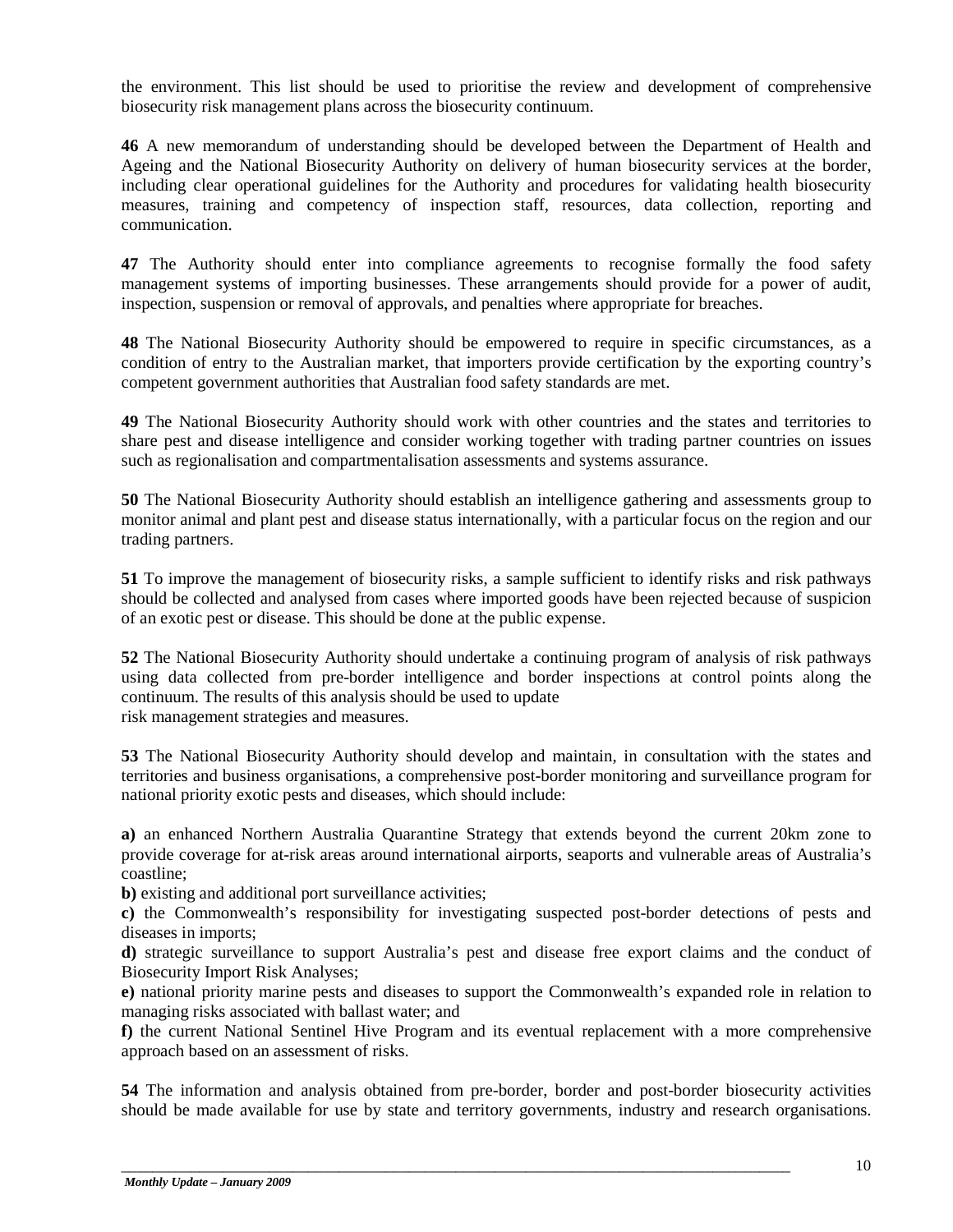This should be done in a manner consistent with obligations under the *Privacy Act 1988* and should be supported by a biosecurity risk information sharing protocol and data sharing infrastructure.

**55** Redevelopment of biosecurity information technology systems for the National Biosecurity Authority should occur promptly. As part of this task:

**a)** information technology systems should be developed to provide intuitive and user friendly interfaces and processes;

**b)** biosecurity risk research should be supported by providing reports and data in formats that are useful for government and other researchers, preferably via a free-to-access web interface;

**c)** paper work generated between the Authority and businesses should be eliminated wherever feasible through electronic interfaces, on-line approval systems and electronic certification; and

**d)** connectivity with other border agencies (particularly Customs) should be central and should also be enabled where possible with trading partner authorities, particularly with New Zealand.

**56** The National Biosecurity Authority should work with state and territory agencies, professional associations and higher education providers to develop a general biosecurity course to be incorporated in health, environmental, marine biology, veterinary and agriculture

science curricula. All staff employed in the National Biosecurity Authority should be taught an appropriate adaptation of the general

biosecurity course upon commencement of their employment in the agency.

**57** The National Biosecurity Authority should develop national research priorities, including for new technologies to better address biosecurity risk, and should work with research bodies to coordinate the research effort towards those priorities.

**58** The National Biosecurity Authority should ensure Australia has the laboratory capability and capacity to manage exotic pest and disease incursions of national significance. The Panel recommends that the Authority, working with the states and territories, should improve the

quality and use of state and territory laboratories to support national biosecurity priorities.

**59** The import of positive control samples (including the foot and mouth disease virus) for use in laboratory diagnostic research and capacity building for exotic disease pathogens is vital and should be permitted under strict import permit conditions to laboratories such as the Australian Animal Health Laboratory.

**60** The Commonwealth government should move toward a unified coordinated system for the approval of quarantine facilities (for animal and plant research laboratories). This would require agreement between the National Biosecurity Authority, Australian Pesticides and Veterinary Medicines Authority and the Office of the Gene Technology Regulator for one system of approval of laboratories.

**61** The Commonwealth should own and operate specialised quarantine facilities where monopoly rents might be charged if such facilities were operated privately.

**62** The Commonwealth should immediately clarify its intentions with respect to the future ownership, management and operation of the quarantine facilities currently located at Eastern Creek and Knoxfield.

**63** All quarantine stations that manage equivalent risks should have their performance accredited and audited to equivalent standards, irrespective of whether the quarantine station is privately or publicly owned and operated.

**64** The effectiveness of the anti-smuggling subsidy for plant material should be reviewed, with other avenues explored for improving compliance with biosecurity requirements, including a review of smuggling penalties.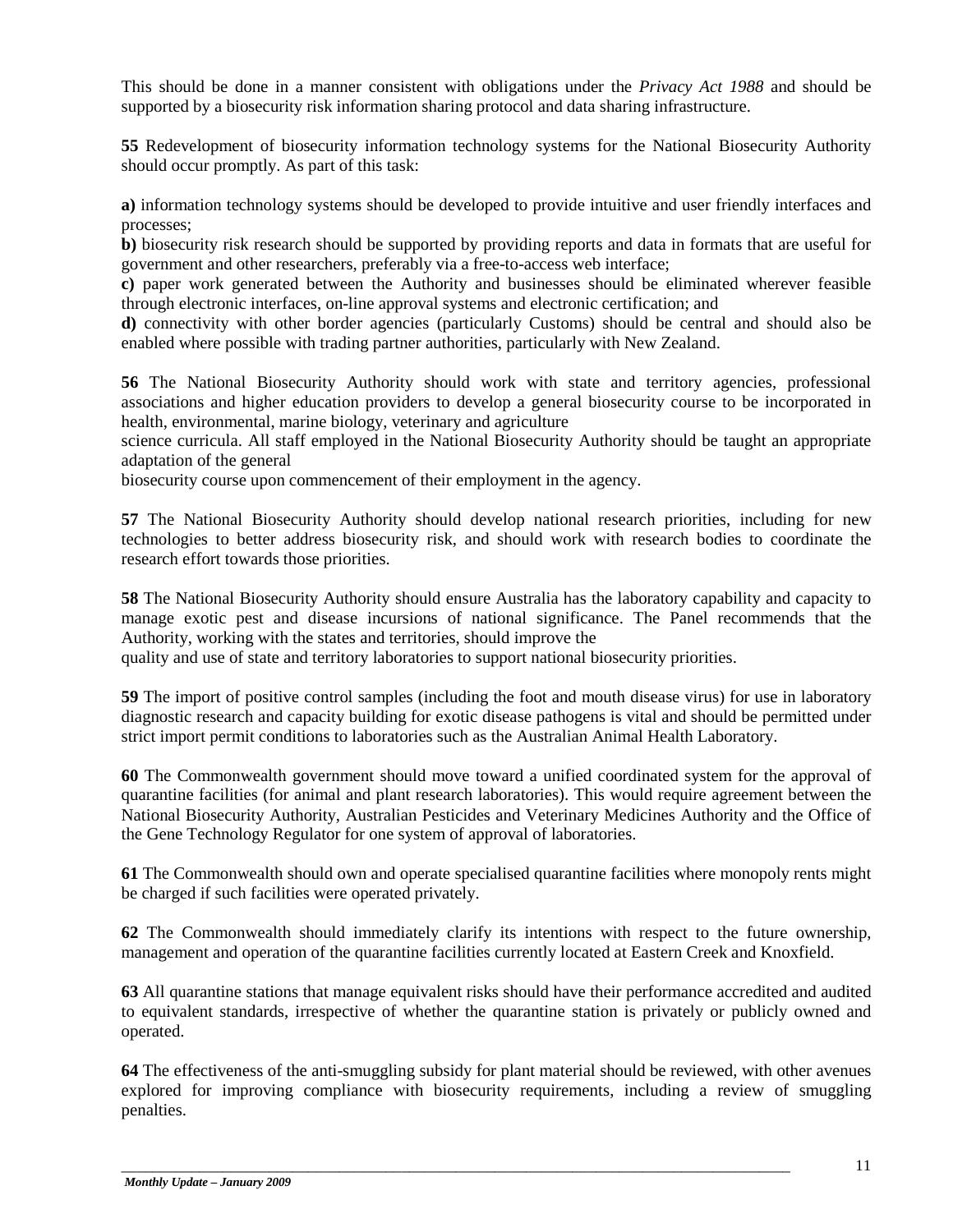#### **Ensuring the integrity of the system**

**65** The National Biosecurity Authority should develop quality management systems that:

**a)** incorporate consistent quality management approaches across its programs;

**b)** include periodic audit of external assurances such as official certification provided by overseas authorities and accredited third-party systems; and

**c)** include, where relevant, ISO 9000 and other quality standards in introducing these quality management strategies and systems.

**66** The National Biosecurity Authority should establish an internal audit group to inquire and report on the adherence by the Authority to its policies and their adequacy to deal with risks across the biosecurity continuum.

**a)** The responsibilities of this group should include both financial and performance audits of the Authority's programs.

**b)** The internal audit program should cover the National Biosecurity Authority's activities over an audit cycle.

**c)** The audit reports should be provided to the National Biosecurity Commission and the Director of Biosecurity.

**67** In relation to the National Biosecurity Authority's internal audit program, the National Biosecurity Commission should have:

**a)** a determinative role for audit activities that relate to Biosecurity Import Policy Determinations; and **b)** an advisory role in relation to the overall internal audit program.

**68** The National Biosecurity Authority should maintain an enforcement branch with the resources and expertise to investigate breaches of the biosecurity legislation, with this function being afforded a high priority. Arrangements should be made with the Director of Public Prosecutions in relation to the conduct of prosecution of offences against the biosecurity legislation including to provide:

**a**) protocols to facilitate the commencement of proceedings by the Authority in cases involving the nonpayment of infringement notices which cover high-volume matters of minimal complexity; and **b)** for the recovery of pecuniary penalties by the Authority.

**69** The Minister for Agriculture, Fisheries and Forestry should be enabled under the legislation to require the Inspector General of Biosecurity to inquire into any matter which is the responsibility of the National Biosecurity Authority.

**70** The Inspector General of Biosecurity should develop a program of audit on appropriate timescales (for example, five years, one year and to allow for *ad hoc* audits).

**71** The Inspector General of Biosecurity should provide regular independent reports to the Minister with these reports copied to the Director of Biosecurity and the National Biosecurity Commission. These reports should be made public unless a strong contrary reason exists. The Director of Biosecurity and the National Biosecurity Commission, as relevant, should report to the Minister on actions taken on recommendations by the Inspector General. The reports and responses to them should be reflected in the National Biosecurity Authority's annual report to Parliament.

**72** The Biosecurity Advisory Council should provide advice on inspection and audit activities to the Director of Biosecurity.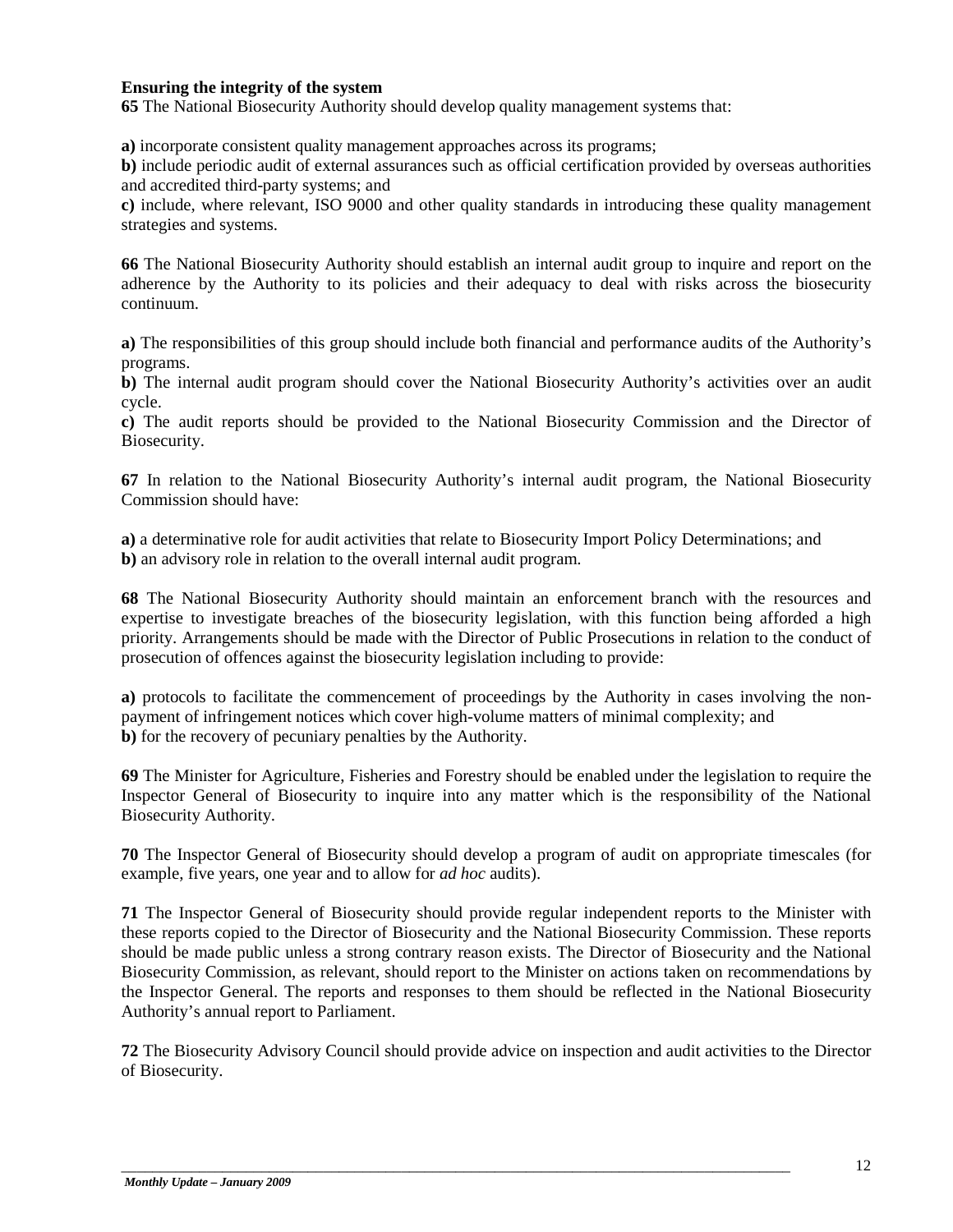#### **Resourcing the biosecurity system**

**73** The Commonwealth should increase its biosecurity investment by an amount in the order of \$260 million per annum, subject to a full costing by departments, to meet the recommendations of this report. A significant part of this increase in resources should be funded through cost recovery and an adjustment to the Passenger Movement Charge.

**74** The Commonwealth's additional post-border investment should be tied to an agreement with the states and territories on appropriate matching commitments (see also Recommendation 3).

**75** Recognising past underinvestment, an additional \$225 million should be appropriated through the Commonwealth Budget over a number of years for investment in information technology and business systems for biosecurity. Future cost recovery arrangements should be adjusted to cover depreciation and replacement of that infrastructure.

**76** Programs that currently use cost recovery should continue in this mode but charges for like activities should be aggregated, leading to a significant reduction in the number of individual charges.

**77** In developing cost recovery arrangements, the National Biosecurity Authority should consult with business groups, but have the ultimate responsibility of recommending to the responsible Minister a cost recovery package that will support the provision of an effective and efficient regulatory function including:

**a)** adequate and long-term investment in infrastructure, including information technology and information services;

**b)** appropriate funding for staff and training;

- **c)** the costs of auditing pre-border and border biosecurity certification; and
- **d)** the cost of diagnosing a proportion of interceptions to inform a riskreturn approach to activities.

**78** Cost recovery by the National Biosecurity Authority should be subject to periodic external review to ensure that:

**a)** cost recovery reflects efficient costs and provides appropriate efficiency signals to the Authority;

**b**) the cost recovery structure provides appropriate price signals for business performance;

**c)** there is no long-term over-recovery; and

**d)** costs are being aggregated wherever possible and that unnecessary constraints are not being placed on the use of revenue from a riskreturn perspective.

**79** Export certification functions should return to 100 per cent cost recovery as scheduled at the beginning of July 2009, noting that this would require an early decision and announcement by the Government to allow businesses to prepare for the additional costs as well as for the necessary consultation on revised fee structures.

**80** The Government should enhance Budget funding for activities which support biosecurity-related technical market access for Australian exporters.

**81** Funding for the Airports Program should be adjusted in future on the basis of a Workload Growth Agreement established between the National Biosecurity Authority and the Department of Finance and Deregulation that links passenger numbers with Budget appropriations.

**82** The Workload Growth Agreement should reflect a risk-return strategy for managing intervention rates and make appropriate allowances for productivity.

**83** In developing the detailed budget for biosecurity functions, the Government should recognise the need for a significant enhancement in senior management capacity in the National Biosecurity Authority.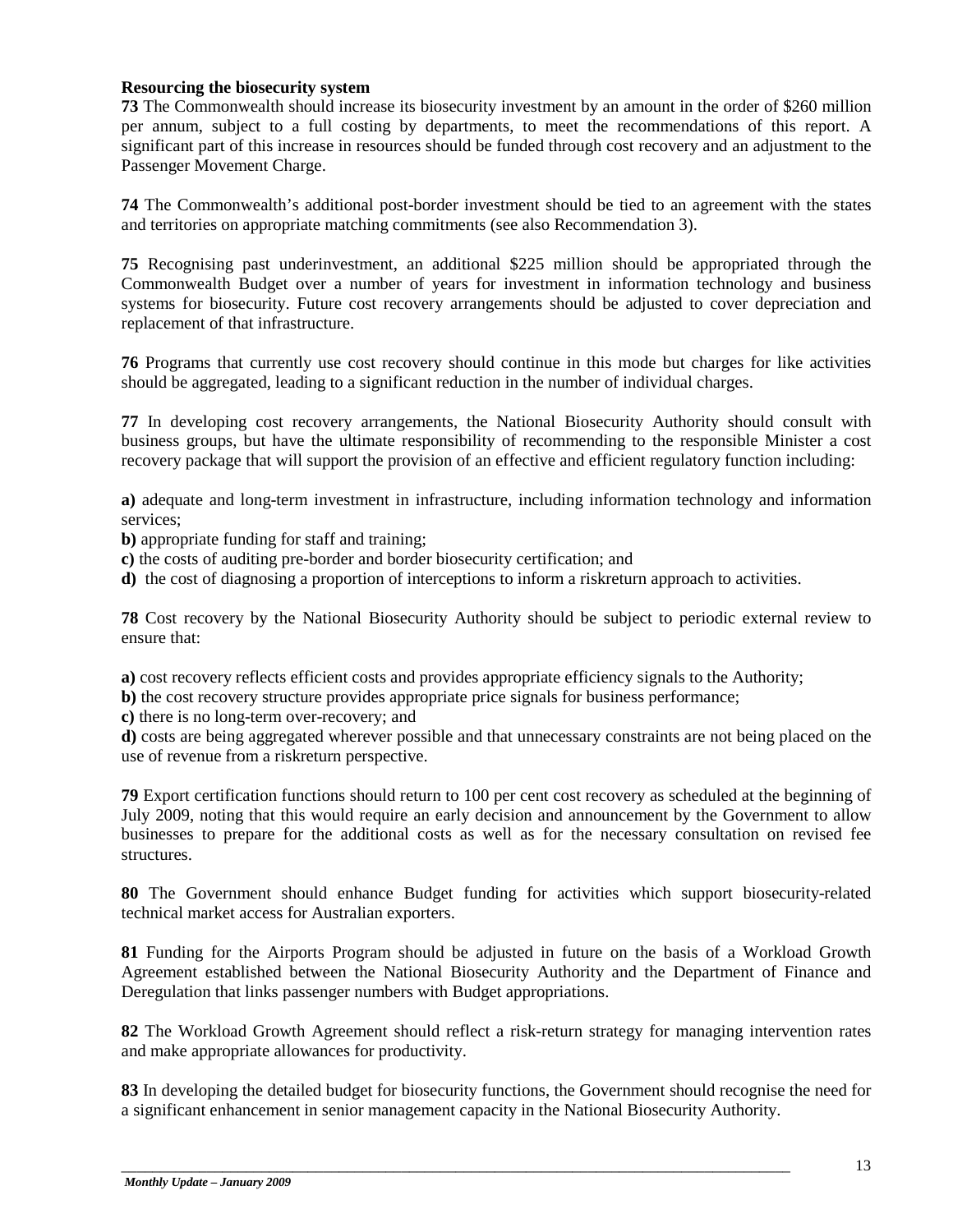**84** The National Biosecurity Authority should review staff training and rotation practices to ensure that they provide an optimum balance between development of broadly skilled officers, the deepening of expertise through experience in a role and the avoidance of regulatory failure through officers developing inappropriately close relationships with the clients they are servicing.

# **Major extracts affecting the Honey Bee Industry**

# **7.4.6 National Sentinel Hive Program**

Given the substantial economic cost of a varroa mite incursion, the Panel's view is that appropriate monitoring and surveillance arrangements need to be in place to support early detection. The investment required for this is insignificant relative to the risk of losses to the Australian economy that could result from an incursion.

The existing National Sentinel Hive Program should be continued until a more comprehensive arrangement is developed based on an assessment of risks. This more comprehensive arrangement would most likely use a mix of approaches at or around possible entry points (ports and airports)—including sentinel hives and bait hives (traps) that contain pheromones to attract bees. The mix of hives and traps would need to be in sufficient numbers with regular inspection to increase the likelihood of early detection. To ensure that it remains risk-based and effective, the new comprehensive arrangement should be built into the Commonwealth's national monitoring and surveillance program.

# **7.4.11 Post-arrival quarantine stations**

Having access to appropriate post-arrival quarantine facilities for imported animals and plants is a fundamental part of managing biosecurity risks.

The Panel recommends that the uncertainty of the Commonwealth operated quarantine stations should be resolved urgently. The Panel shares Commissioner Callinan's view that there has been an unacceptable delay in resolving the number of Commonwealth-operated stations and their lease tenure arrangements. Leases on existing stations are due to expire within the next few years and, given the time to establish alternative facilities, the Commonwealth is fast running out of time to make considered decisions.

The Panel believes the assumption that the Commonwealth should be exclusively responsible for services for high biosecurity risk plants and animals is flawed—an example of the successful private provision of such high-risk biosecurity facilities is the operation over many years of egg hatching facilities by major poultry businesses. The Panel reiterates the Nairn Report's conclusion that with appropriate auditing, there is no reason why private sector operators cannot also provide biosecurity services, even for highrisk imports.

Equally, the Panel believes there is a case for the Commonwealth to own and operate specialised facilities where monopoly rents might be charged (either to the Commonwealth in a lease-back arrangement, or to biosecurity customers) if such facilities were operated privately. In the case of low volume products, the private provision of biosecurity services may not be viable. One view is that such imports should simply be not allowed, but the Panel considers that facilities need to be provided to ensure a legal and biosecurity-safe method of importing organisms. An example is the importation of honeybee brood stock which could be smuggled into the country if no accessible, legitimate means were made available.

# **AUSTRALIAN TAXATION OFFICE**

# **Accounting for bees as trading stock**

The Commissioner of Taxation has recently released a package of materials that are of specific interest to beekeepers. This material includes Taxation Determination TD 2008/26, Law Administration Practice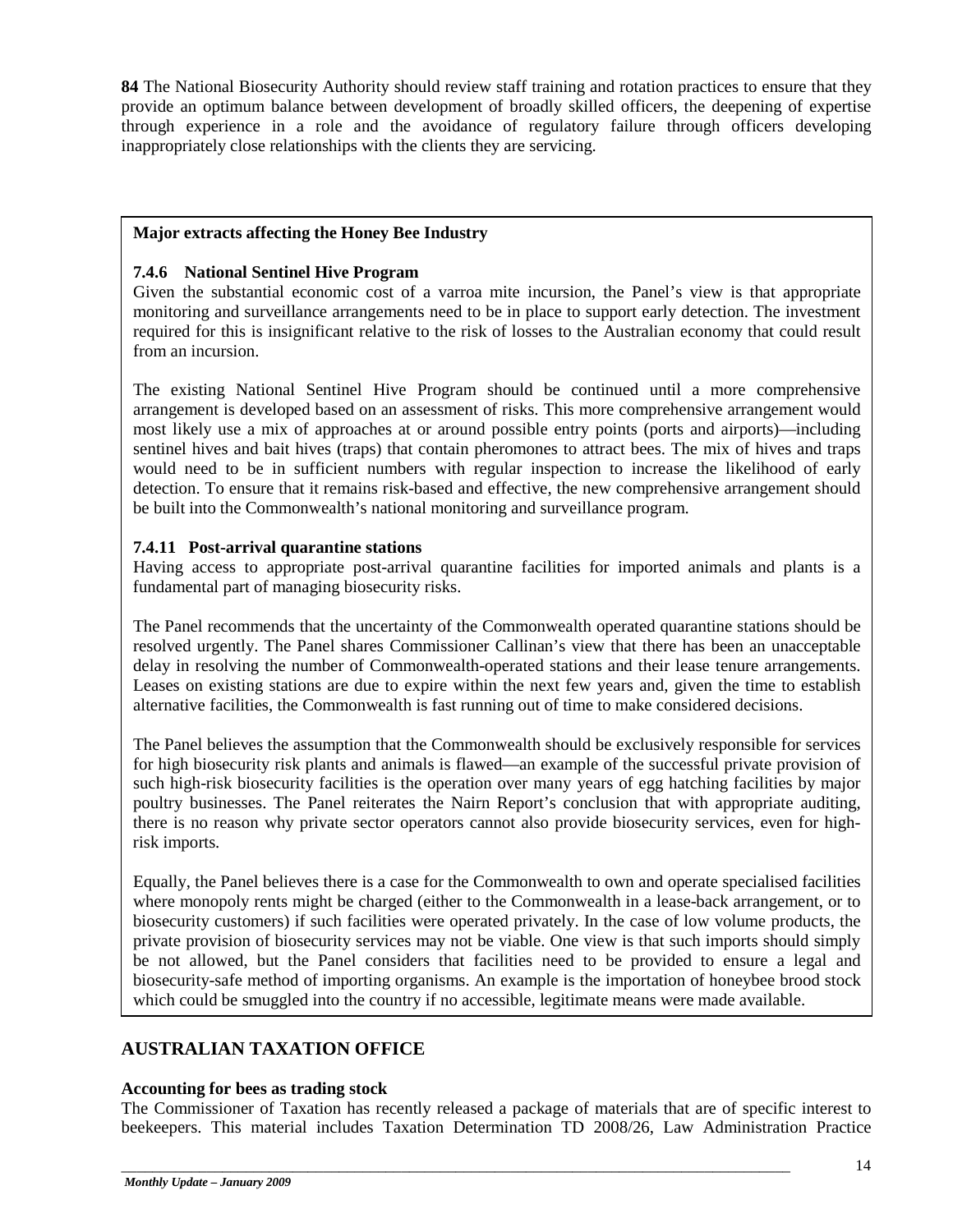Statement PS LA 2008/4 (GA) and also a helpful fact sheet. All of these are available from our website, ato.gov.au.

The Taxation Determination states that the Commissioner considers bees kept in a honey-production business are trading stock of the beekeeper. This is based on the long-standing principles contained in Division 70 of the *Income Tax Assessment Act 1997*.

The Practice Statement gives guidance about how to value trading stock, which basically allows beekeepers to count the number of live hives they have and multiply that number by a dollar value. The practice statement also highlights that most beekeepers with less than 500 hives will not need to account for trading stock in their tax returns.

For larger beekeepers, the Commissioner is only expecting that you will start accounting for trading stock from the year ending 30 June 2009 if you are not already doing so. It is something that you would calculate for your tax return at the end of this year.

The fact sheet summarises all of the tax law material in the Determination and Practice Statement into a simpler document.

#### **Need more information?**

If you need more information about bees as trading stock you can:

- speak to your tax adviser
- phone **13 72 86** (tax practitioners only)
- phone **13 28 66**
- write to us at PO Box 3000, Penrith NSW 2740

#### **WORK WANTED**

My name is Frank LAMI. I am 23 years and I am French. I am looking for a place in a bee farm. I am interested to learn new work method. I don't want money, but if you can give me a place for sleep and the meal, it could be nice. Now I am in Sydney but I can move everywhere. I did the same thing in New Zealand last year. I worked for three different bee farms: Mr Don Simm (400 hives), Berry brothers, (Arataki honey 1500 hives), Kintail honey (10000 hives). My parents are beekeepers and we have 200 hives. I am very interested about selection and queen breeding. If you are not interested about my proposition but you can give me beekeeper address for work, I will be happy. Thank you for your attention about my email.

Cordially, *Frank Lami* lami\_frank@hotmail.com

I'm 23 years, I'm from Belgium and I'm a beekeeper. In September, I'll come to Australia for 9 month, and I would like to find a job in beekeeping, because it's my passion and I can't imagine one year without my bees! Could you help me? Do you engage? Do you know some addresses where I can write?

Thank you for your help. *Pauline Sovet* pauline\_sovet@hotmail.com

# **WESTERN AUSTRALIA STATE GOVERNMENT APPROVES SMALL SCALE COMMERCIAL GM CANOLA TRIALS**

The State Government today announced its decision to allow approval of limited commercial-size trials for genetically modified canola to go ahead in Western Australia. Agriculture and Food Minister Terry Redman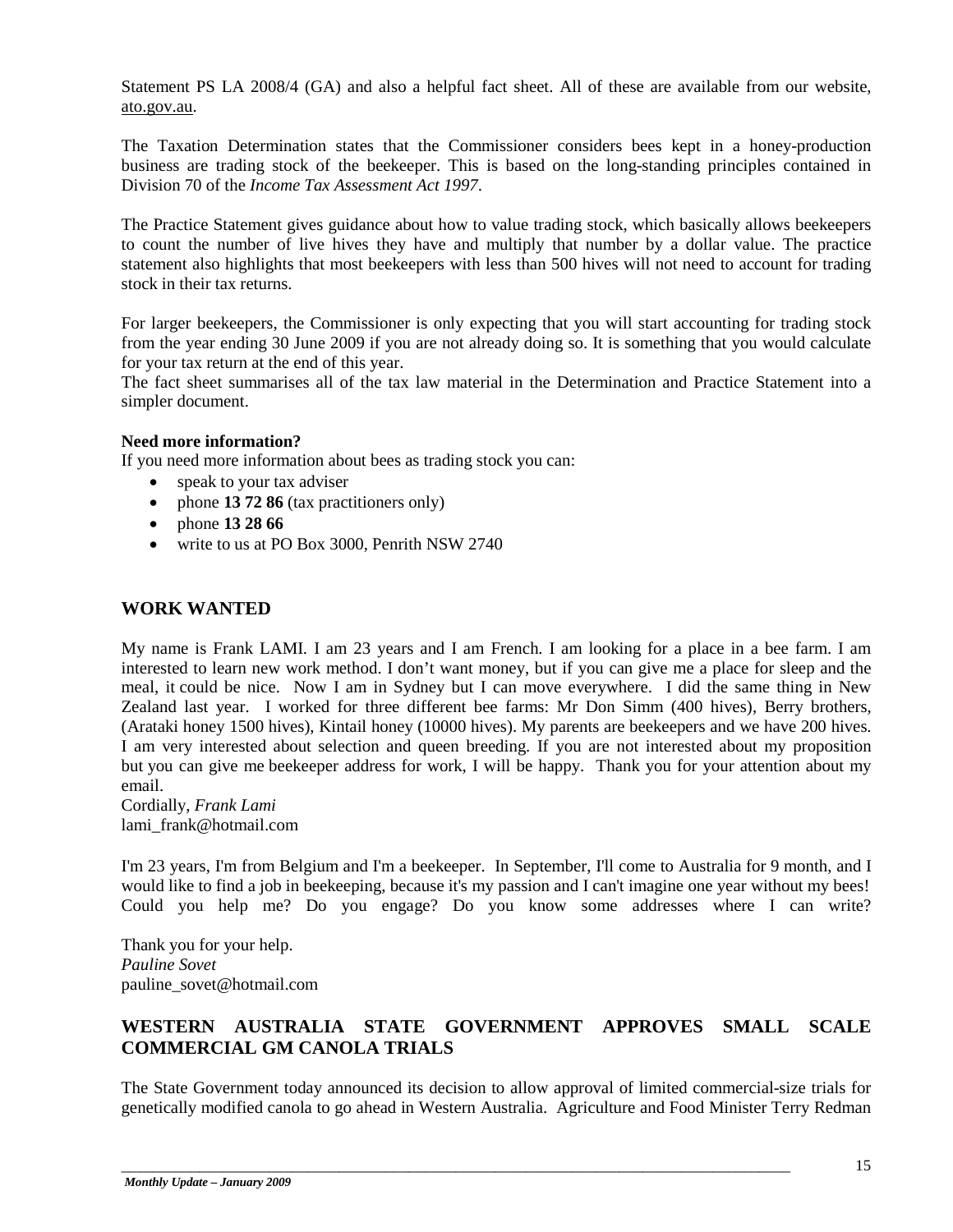said the announcement will allow trial crops to be planted in 2009 involving around 20 farmers and approximately 1000 hectares.

"This decision is a prudent and responsible one - to proceed in a cautious manner by allowing research to continue into the use of GM technology. I firmly believe the role of any Government is to ensure farmers have the choice and the tools to expand their businesses and grow their profitability," Mr Redman said.

"GM canola could potentially offer higher yields through better weed control and less fuel usage. Successful development of Roundup Ready canola could see canola grown over lower rainfall areas. This would be a great outcome for the entire state."

"The locations of the trials are to be determined. Growers that are interested will undergo stewardship training and then the proponent together with CBH will select up to 20 growers to undertake the trials under conditions approved by the Director-General of the Department of Agriculture and Food.

"I am confident that CBH has the protocols in place to manage the co-existence process to effectively segregate GM and non-GM canola through the transport, storage and marketing processes. These trials will assess those protocols as well as look at the agronomic performance of the crop.

"The Department of Agriculture and Food will work collaboratively with industry through the trials and assist all industry participants with auditing and on-site inspection of the new trials. The Department will then analyse the results of the trials."

"The decision follows a long consultative process with industry, the public, Local Government, and overseas experience."

Mr Redman said there would be stringent safeguards in place for the management of these trials. "The trials will be managed in a closed-loop system which requires the product to be delivered to a specified receival point and processed by specified oil crushers.

"This is the same management system that is being used successfully in New South Wales and Victoria, where Roundup Ready canola was grown for the first time this year."

Mr Redman said that he recognised concern in the community surrounding the issue of labelling in regard to GM food products. "Labelling is an issue that requires a national perspective which is why I am following the national review of labelling with great interest. Linked in with this, I am establishing a WA intergovernmental committee. This committee will investigate the issues of appropriate consumer information, labelling requirements and compliance with regard to GM foods," he said.

# **GM - WA DECISION GOES FOR GREEN**

The Western Australian government's announcement to allow GM canola in 2009 builds on the recent GM cotton decision and will provide growers with the opportunity to assess new plant varieties which deliver sustainability benefits.

"Today's announcement reflects the science and the facts that approved GM food and fibre crops are an important tool in meeting our agriculture and food production challenges," said Ms Paula Fitzgerald, Executive Director, Agrifood Awareness Australia.

"108 farmers in New South Wales and Victoria have grown Australia's first GM canola crop this year and are reporting positive results including better weed control and increased yields," she said.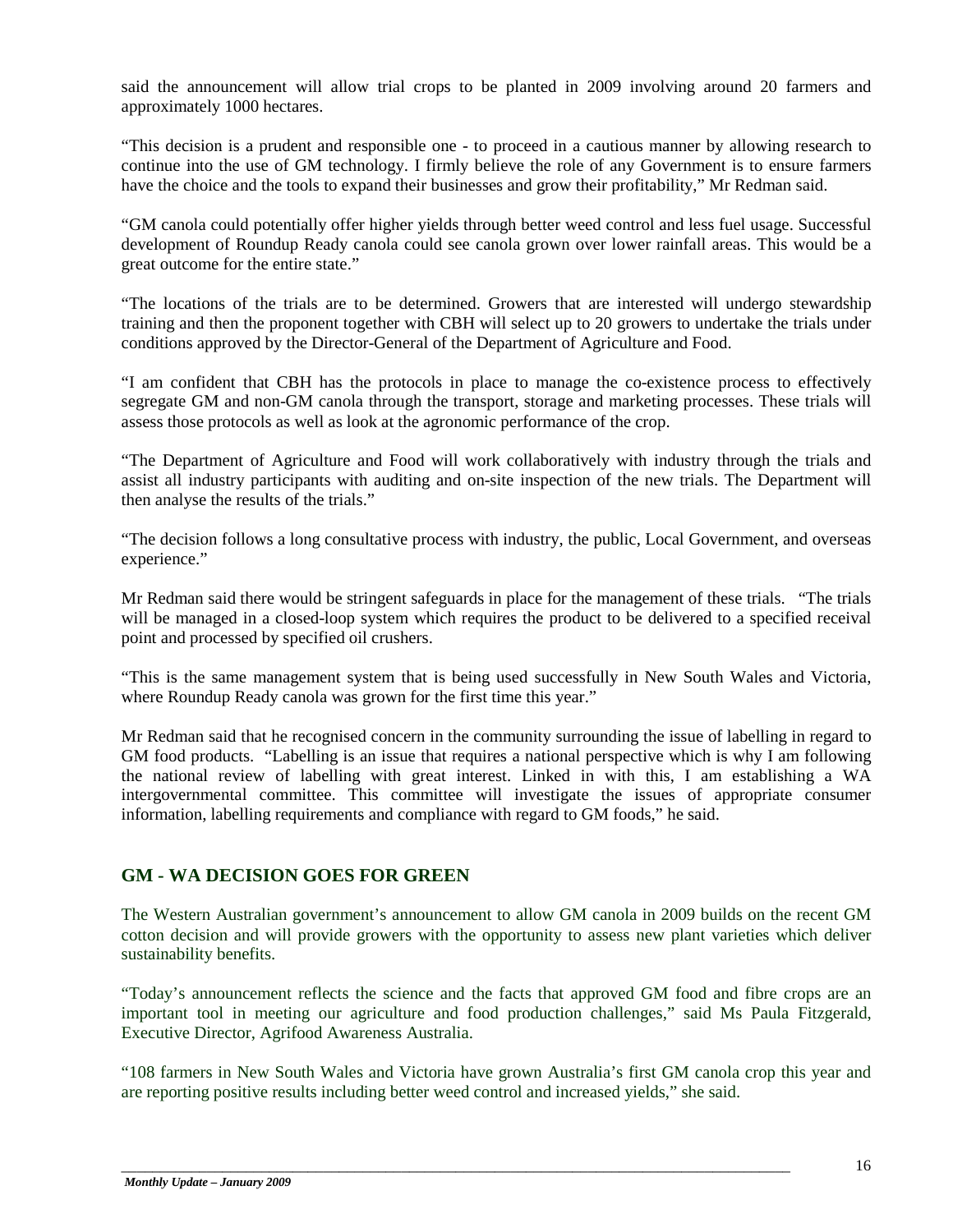"Western Australian growers will now have the opportunity, 13 years after their Canadian competitors, to assess these new varieties for their own farming systems," she said.

"Growers in WA have been growing herbicide resistant canola for years, but these new varieties developed with the assistance of gene technology, will provide new opportunities, particularly increased yields of canola, a greater choice of weed control options, and the use of more environmentally friendly herbicides," she said.

The Australian grains industry has long recognised the requirements of all customers. With regards to GM canola, the industry has demonstrated its commitment to delivering choice through the statement entitled 'Delivering market choice with GM canola'.

- In the statement, major participants in Australia's grain supply chain, including CBH, the PGA and WA Farmers, committed to introduce GM canola in a manner that:
- Maintained or enhanced trade in Australian canola
- Enabled market choice along the supply chain
- Would be open and transparent
- Provided confidence to all stakeholders, including customers, consumers and governments.

"The industry's capacity to meet market requirements and deliver choice is well recognised, and the Western Australian government's appreciation of the value in adopting this technology is to be acknowledged," she said.

#### **The key GM facts**

- Globally, in 2007, 114.3 million hectares of GM crops were planted around the world, by 12 million farmers in 23 countries, representing a 67-fold increase since the new varieties first became available in 1996
- Gene technology in Australia is regulated by the Federal Office of the Gene Technology Regulator (OGTR).
- All GM foods must undergo a rigorous safety assessment by Food Standards Australia New Zealand (FSANZ) before they can be sold in Australia.
- GM cotton has been grown in Queensland and New South Wales since 1996. These varieties are insect resistant, herbicide tolerant or a combination of both.
- GM cotton, accounting for over 90 per cent of the industry, has delivered an 85 per cent reduction in pesticide use, reduced fuel use, enhanced water-use efficiency and minimised cultivation, which in-turn reduces the carbon footprint.
- Over 85 per cent of the Canadian canola crop is now sown to GM varieties and these have been marketed to Japan, China, Korea, Bangladesh and other south-east Asian markets.
- 108 farmers planted Australia's first GM canola crop in NSW and Victoria this year. They are reporting better weed control and increased yields.
- A recent Bureau of Rural Sciences (BRS) report (available at: [http://affashop.gov.au/product.asp?prodid=14174\)](http://affashop.gov.au/product.asp?prodid=14174) supports earlier conclusions from Charles Sturt and Melbourne Universities (see: [http://www.jcci.unimelb.edu.au/canola2007.html\)](http://www.jcci.unimelb.edu.au/canola2007.html) that GM canola can provide growers with higher yields and a greater choice of weed control options including more environmentally friendly herbicides.
- The Australian grains industry has long recognised the requirements of all its customers. With regards to GM canola, the industry has committed to delivering choice through its statement "Delivering market choice with GM canola"

(available at: [http://www.afaa.com.au/pdf/Delivering\\_Market\\_Choice\\_with\\_GM\\_canola.pdf\)](http://www.afaa.com.au/pdf/Delivering_Market_Choice_with_GM_canola.pdf)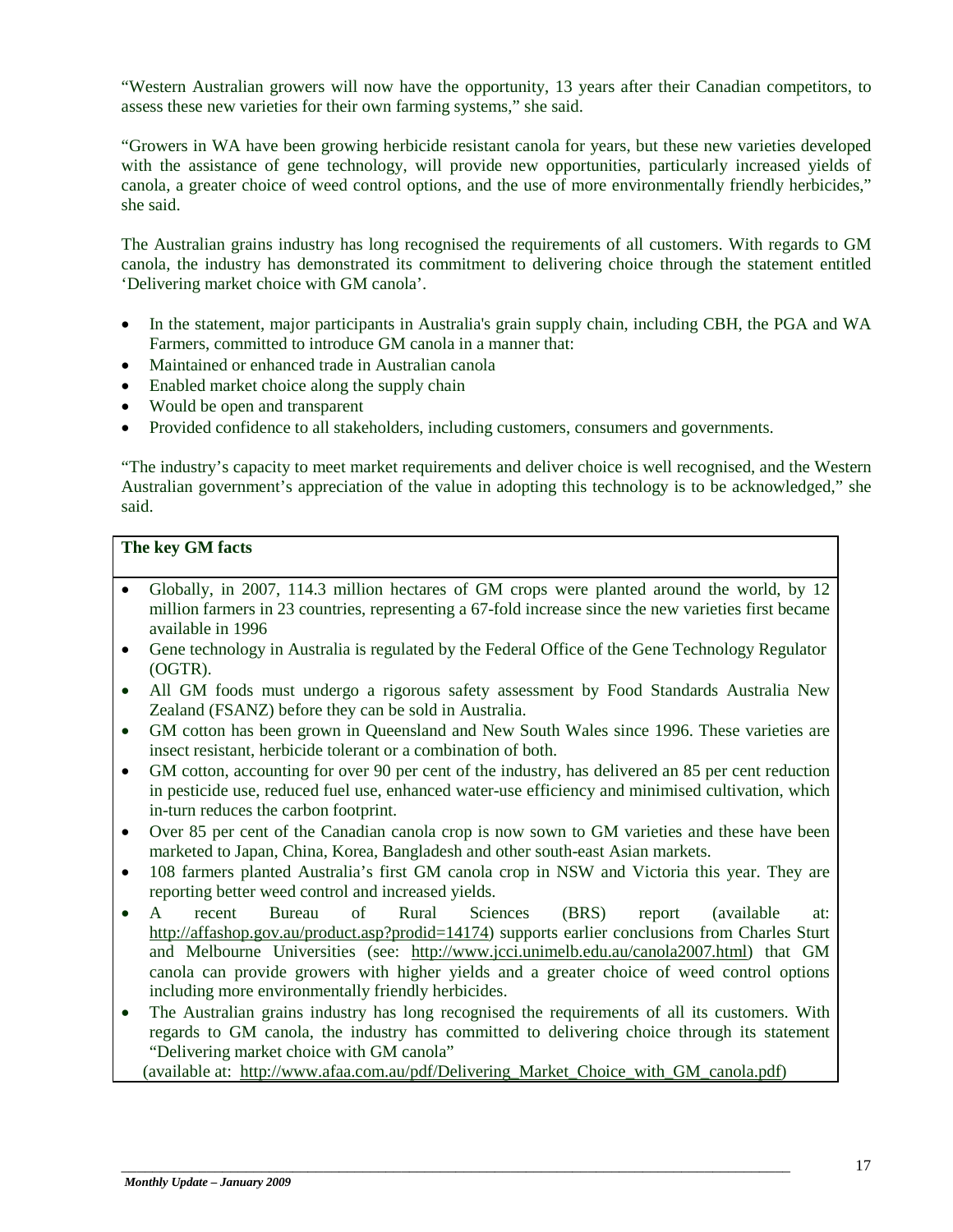# **MASSIVE CRACKDOWN ON THE USE OF SCORES OF TOXIC PESTICIDES**

*December 23, 2008*

Europe has passed legislation to reduce pesticide use. Let's hope other countries will follow this example.

#### [http://www.independent.co.uk/environment/green-living/massive-crackdown-on-the-use-of-scores-of-toxic](http://www.independent.co.uk/environment/green-living/massive-crackdown-on-the-use-of-scores-of-toxic-pesticides-1206399.html)[pesticides-1206399.html](http://www.independent.co.uk/environment/green-living/massive-crackdown-on-the-use-of-scores-of-toxic-pesticides-1206399.html)

Britain is to get its toughest crackdown on toxic substances in food and the environment, despite determined resistance to the safety measures from Gordon Brown.

The pesticide regulations will provide better protection for bees, whose numbers have fallen alarmingly across Europe. Scores of pesticides suspected of causing cancer, DNA damage and "gender-bender" effects are to be phased out under new EU rules, which are being hailed as a revolution in the way the public is protected against poisonous chemicals.

The use of all pesticides in public places is to be dramatically reduced, with aerial spraying banned anywhere in the country. Yesterday environmentalists hailed the measures - to be adopted following long negotiations between the European Parliament and individual governments - as a "landmark", while the National Farmers' Union called them "devastating". The agrochemical industry has bitterly resisted them, backed by the Prime Minister, who has voiced his concern that they would damage agriculture and food production without significantly benefiting health or the environment.

Almost half of all food eaten throughout Europe has been discovered to be contaminated by pesticides, with six of the most dangerous substances among the 10 most frequently found.

The European Parliament has long been pressing, with strong cross-party support, for radical controls, despite opposition from some governments, especially Britain. The new measures are the result of a compromise between the two sides, hammered out last week.

Under the deal, a list of 22 particularly hazardous chemicals used in scores of herbicides, fungicides and insecticides will gradually be phased out to avoid abrupt withdrawal from the market. The chemicals will be given a further five years' grace if banning them would put crops in serious danger. Pesticide use is to be kept to "a minimum" in parks, playgrounds, schools and near hospitals. Aerial spraying will be banned unless given exceptional approval by safety authorities.

Industry will have to release the results of any studies that show harmful effects, and there is to be better protection for bees, whose numbers have been falling alarmingly across Europe. The National Farmers' Union said that the measures - which will have to be finally confirmed by the Parliament and EU leaders early in the New Year - "will have a devastating effect on the horticultural industry and will see a reduction in crop yield and quality", and would also force up prices.

But environmentalists dismissed this as "scaremongering", pointing out that only a small minority of the 507 substances in pesticides would be banned. Though they would have liked even tougher controls, they still hailed the agreement as a breakthrough. Hiltrud Breyer, the German Green MEP who steered the proposals through the parliament, called them a "milestone for the environment, health and consumer protection". "The EU is setting a global precedent by phasing out highly toxic pesticides," she said.

Yesterday, Nick Mole, of the Pesticides Action Network, said: "This is a landmark, the biggest ever crackdown on poisonous chemicals... It says that anything hazardous to health or the environment will have to go, rather than taking the position... that if it is used properly it can be tolerated."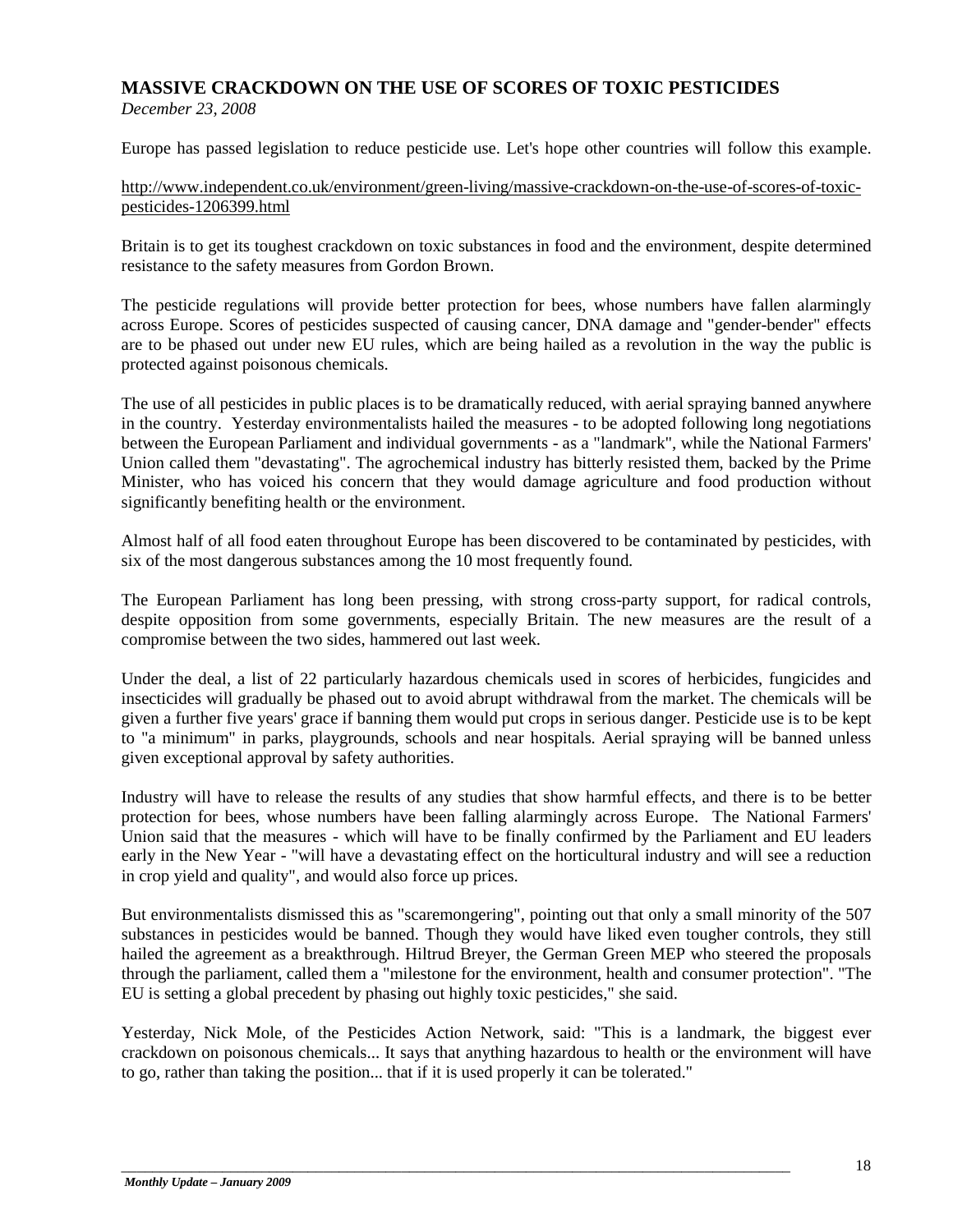# **AWARD OF EXCELLENCE**

*Congratulations to Dr Denis Anderson*

At the December meeting of The Australian Honey Bee Industry Council an Award of Excellence was given to Dr Denis Anderson, Principal Research Scientist, CSIRO Entomology, for his long term service to the Apiary Industry.

The Award of Excellence is awarded each year by the AHBIC Executive for those who have made an outstanding contribution to Industry.

Denis's past and ongoing work on behalf of the industry was considered to be of such exemplary quality and his enthusiasm meant he was a standout for this award.



*Dr Denis Anderson receiving his award from AHBIC Chairman, Mr Lindsay Bourke* 

# **CROP & STOCK REPORTS**

#### **NEW SOUTH WALES**

The Northern half of the state has experienced good to very good rains over the past 3-4 months, however the Southern half is still very dry. Grasshoppers are still a concern in the Southern regions.

Most beekeepers, both Southern and Northern have managed to get some honey. The North Coast has been disappointing, with most producers having to move inland to achieve some crop. Hive beetles are causing considerable damage.

Summer Ironbark and Coolibah are budded in patches in the North and at time of writing are giving mixed results.

River Red Gum in the South is reported to be doing reasonably well, however flower is browning off quickly with the dry.

White Box is beginning to show some bud in patches, too early to tell if it will be general.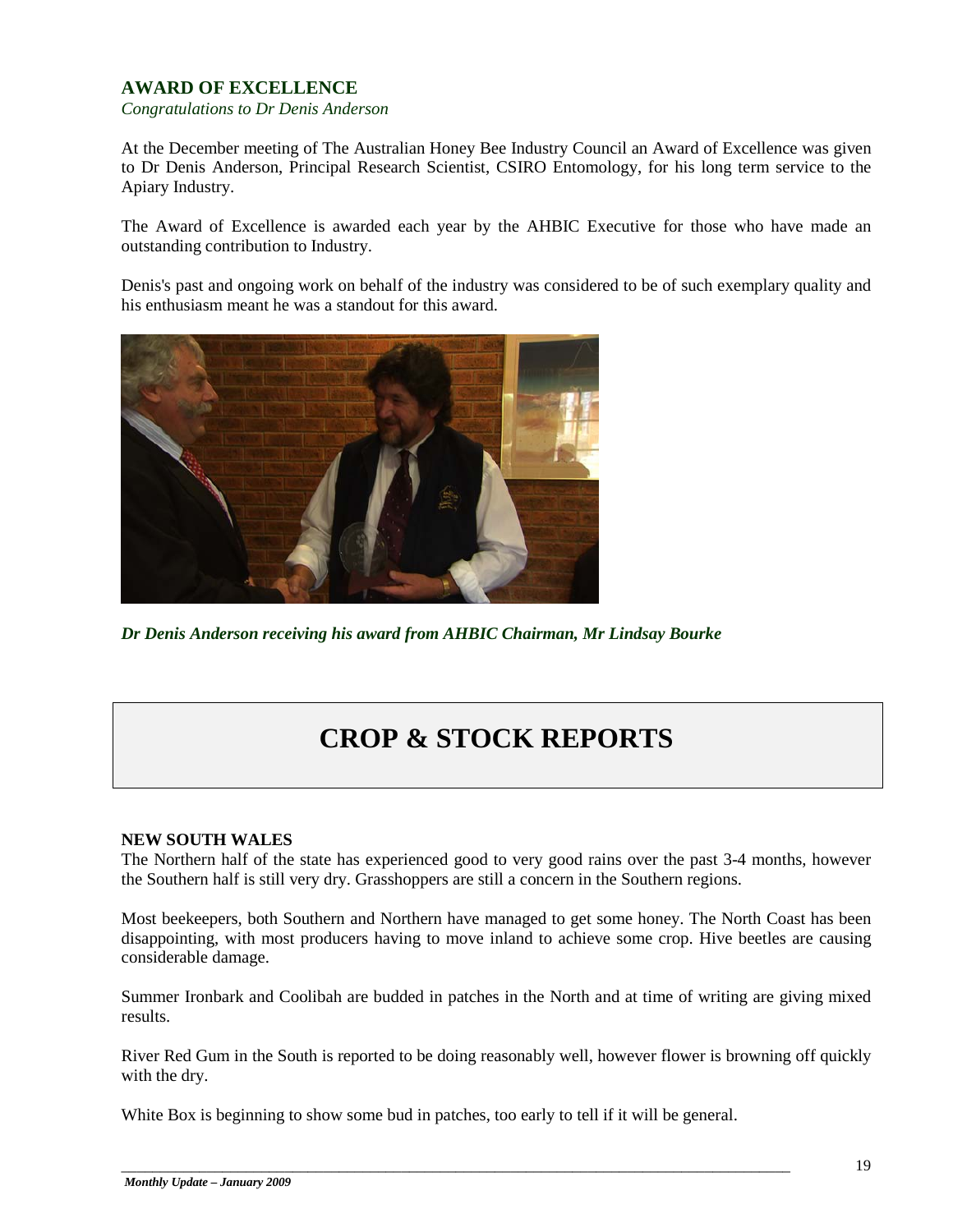Spotted Gum is continuing to hold its bud on the South Coast and in areas which have had sufficient rain in the far West. Yapunyah could be a prospect for late autumn – winter.

Some small stocks held by beekeepers, however over the next few months these stocks could disappear as summer honey flows come to an end and autumn flowerings not materialise.

Prices continue to hold firm around the \$2.90/kg range. *Bill Weiss*

## **QUEENSLAND**

The season has slowed with the onset of hot dry conditions in the South East.

Hill Gum is finishing and only yielded a small crop. Grey ironbark and Brush Box have come and gone with only modest yields reported. Carpet Grass went well for a short time. Hives have been reported to be in reasonable condition and holding. Requeening continues while conditions last.

One major concern for packers will be the potential of a crop of Soapy Leaf (Red Ash). This unusually flavoured honey will provide good build conditions and with rain at least a round of honey to boost bees before the potential of Gum Topped Box and Pilliga Box flows.

Honey producers are now looking for quick budders for late summer and autumn corps. Gum Topped Box will be closely watched along with Pilliga Box. Good rains in the Channel Country will need follow up rains in late summer to ensure a potential Yapunyah crop. Coolibah may still attract some beekeepers, though reports do not indicate a lot of growth on the trees. Silver Leaved Ironbark has not been reported to be yielding. Budding was promising but not widespread.

Small Hive Beetles (SHB) have played havoc with coastal beekeepers and are present in increasing numbers around extracting sheds. Spraying the outside perimeter of the shed will help to control this major pest. The industry urgently needs control measures to curb SHB numbers. Resisting the temptation to play with chemical control is becoming increasingly hard. No chemicals are registered for in hive control of the SHB.

There do not appear to be any large stockpiles of honey being held by honey producers at this time. *Bill Winner*

#### **SOUTH AUSTRALIA**

Blue Gum, which has now finished, has been the best for years. Red Gum is nearly finished, however it has yielded quite well considering the weather. While dryland Lucerne has yielded well in most areas, the irrigated sites are just starting to get into full swing – so far this is yielding well.

Future prospects look good with Peppermint (*Euc. Odorata*) and Dryland Tea Tree (*Mel. Lanceolata*). Potato weed has germinated everywhere - it needs a little more rain to reach any potential. 2 - 3 inches of rain in November and December makes all the difference. Can we be greedy and hope for the same before the end of January?

Bees are generally in good health. *Wendy Thiele*

#### **TASMANIA**

Tasmanian Beekeepers have experienced very difficult conditions over the last 3 months. Continuous cold, rain, frosts & wind put a great deal of pressure on the maintenance of hives and the preparation for the honey season. The feeding regime continued up till Christmas. Queenless hives became the norm as large populations were sitting with nothing to do. Finally the last week has shown promise of an improvement and where Blackberries and Clover are still in bloom with the summer finally arriving for the last 3 days, we should begin ground flora honey production. Below to average production predicted.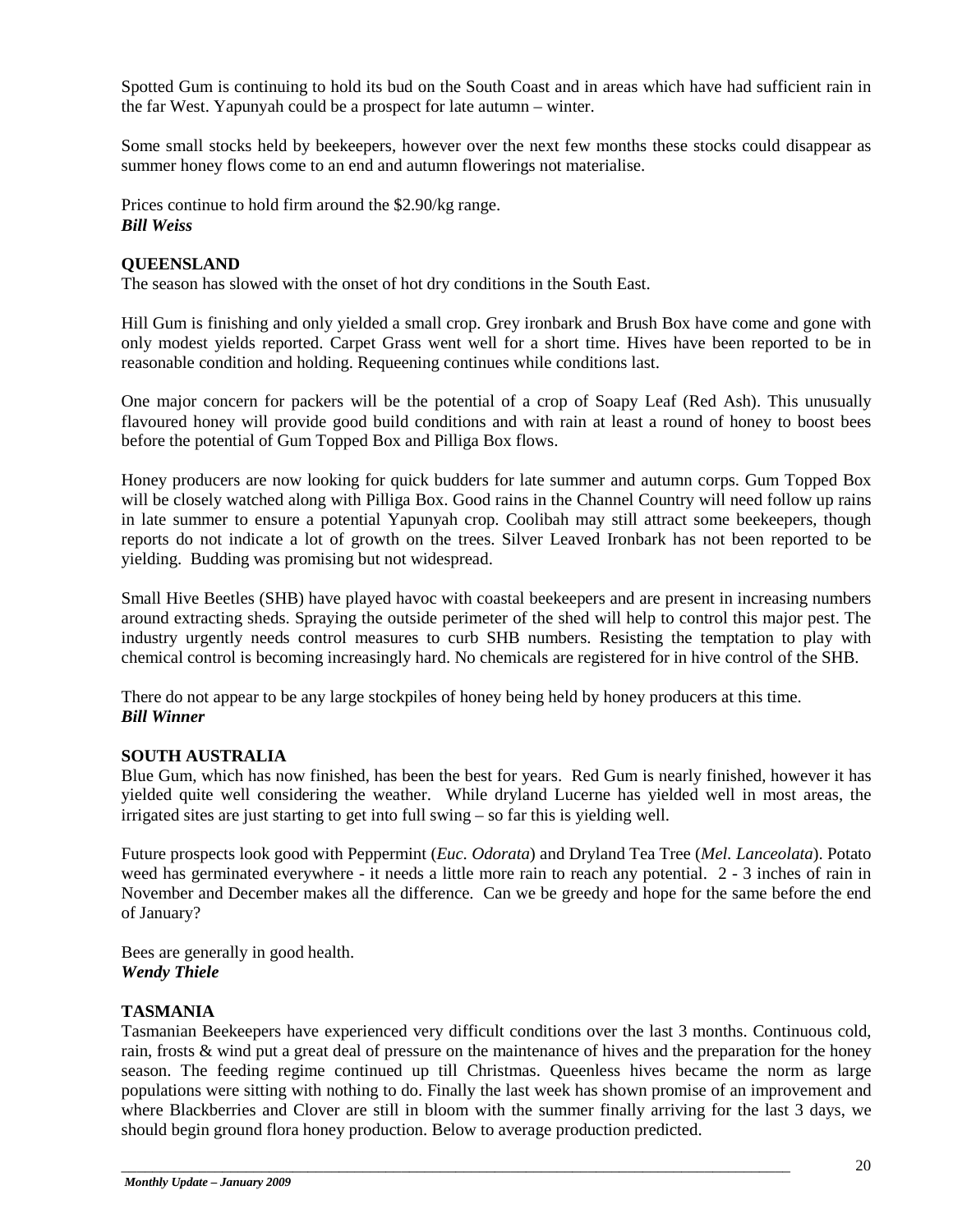Continuous rain on the West Coast has resulted in a late move to the Leatherwood sites where the trees are just beginning to flower. At this stage it does not look to be a good flowering. Ti tree in full bloom but this is not a desirable honey. Some hives are being moved to early sites 3 weeks later than normal.

It is quite possible that some hives will not be moved at all. The ensuing 2-3 weeks weather will determine the outcome. A below average yield is forecast for leatherwood as the rain has caused the buds to go brown and drop off.

# *Ian Stephens*

## **VICTORIA**

November weather began with general rains over most of the State with up to 100ml in the north east and 150 to 200ml in Gippsland, resulting in more flooding of some of the Gippsland river systems. December weather began with typical warm and dry, culminating with more heavy rain over three days just prior to Christmas. The early November rains extended the flowering of Paterson's Curse in the higher rainfall areas north of Albury (NSW), resulting in some beekeepers harvesting substantial quantities of honey.

Canola through southern Victoria has also yielded well. As the Canola blossom went off from early November onwards, Cape Weed yielded honey with, in some cases, bee hives filling.

Swamp Gum (*Euc. ovata)* followed its usual pattern of useful pollen and a little thin nectar on warmer days.

With the cessation of the Curse and Canola, the major emphasis has been to keep bee hives strong in the hope of autumn honey crops.

The patches of Red Gum (*Euc. camaldulensis)* budding in the western district and elsewhere began to flower towards the end of November. There was a large movement of bee hives onto the Red Gum and it started to yield some honey, but the Christmas rains brought this honey flow to a halt.

Some beekeepers have extracted a reasonable crop of Red Gum honey, but many bee hives only gathered enough to sustain themselves.

Blackberry, in the foothill country ie north east and central Victoria has helped to sustain bee hives.

Yellow Stringy Bark (*Euc. muellerana*) in Gippsland has been slowly yielding honey since early December with good bees filling a box in 2-3 weeks. In the early stages pollen supply was meagre, but improved dramatically before Christmas.

Clover in South Gippsland, south-west Victoria and irrigated Clover in northern Victoria is also heavily stocked over the summer.

Beekeepers have reported heavy outbreaks of European Foul Brood from mid October into November, followed by a heavier than usual outbreak of Chalk Brood in recent weeks.

Future Prospects – The hope for Grey Box (*Euc. microcarpa*) to set buds for March/April flowering has, generally, not materialised. There is the possibility that there could be a few pockets budded – mostly on bigger trees in the open country – but mostly, Grey Box is a vista of new growth with very little budding.

Iron Bark (*Euc. tricarpa*) is a slightly better story. Summer flowering Iron bark has set a reasonable crop of buds varying in places from 20-25% of trees to – in odd places – heavy budding on all trees.

Winter flowering Iron Bark has also set a heavy crop of buds and, in places, the buds are well forward and could flower in late autumn.